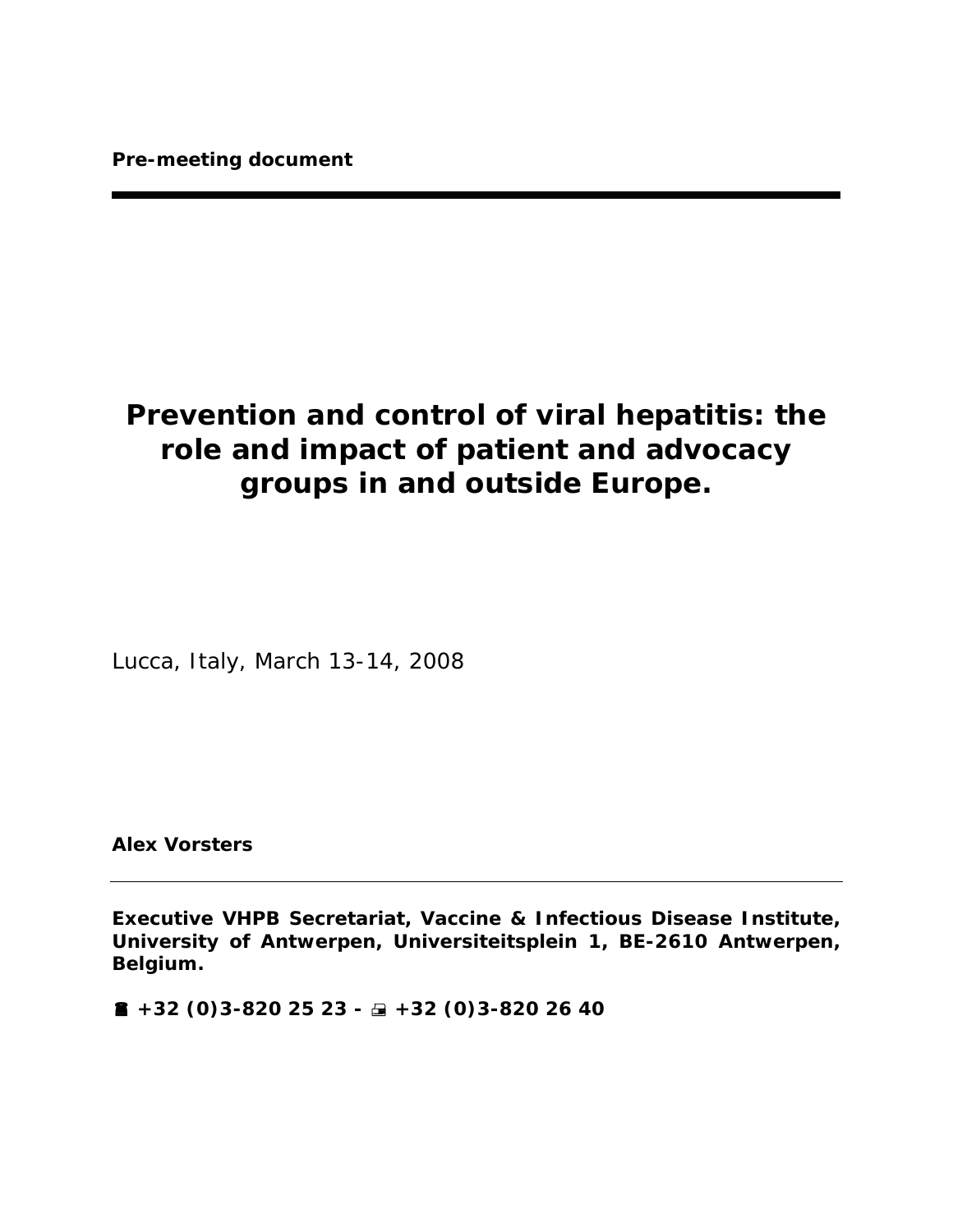#### **Introduction:**

Scientific publications dealing with the role and impact of patients groups are scarce, if the focus is limited to liver or viral hepatitis patient groups almost nonexistent. As lessons can be learned from other fields the literature search, results presented in part I of this background document, was not restricted to viral hepatitis or prevention.

Part I provides selected abstracts from a ERL WebSPIRS search on **(patient adj association?) or ((patient adj group?) and (advocacy)) or (patient adj organi\*ation)** in Health Sciences and Social Sciences and Humanities Databases and a ISI Web of Knowledge search on **("patient organi?ation" OR "patient association" OR "patient movement") AND (advocacy OR support OR policy OR "public health")**.

Abstracts are ranged per year of publication, from recent to old, and within each year in reversed alphabetical order of the first author.

In Part II a copy of recent Viewpoints on Patient organizations and public health by M Naiditch and Patient organizations and prevention in the Netherlands by I Van Bennekom Stompedissel are enclosed. Also a copy of the **European Federation of Pharmaceutical Industries and Associations**: EFPIA code of practice on relationships between the pharmaceutical industry and patient organizations is attached.

#### **PART I**

**M. Vermeulen and J. Bouma.** Invloed van de farmaceutische industrie in patientenverenigingen. [The influence of the pharmaceutical industry in patient organisations]. *Ned Tijdschr Geneeskd*. 2007; 151(44):2432-4

Most patient organisations have no objection to sponsoring by the pharmaceutical industry. Only 5% of all organisations are against sponsoring. When patient organisations were asked whether or not their activities could continue without sponsoring, 42% answered no, 6% yes, and 52% felt that they might continue, but restricted. In a report of the public health inspector on the subject, transparency is considered to be a remedy for the entanglement between patient organisations and the pharmaceutical industry. However, the authors doubt that this is effective. The government should provide sufficient support for patient organisations so that they can become independent from the industry.

**I. van Bennekom Stompedissel.** Patient organizations and prevention in the Netherlands. *Eur J Public Health*. 2007; 17(6):545 (see Part II of this document)

**D. Stakisaitis, I. Spokiene, J. Juskevicius, K. P. Valuckas and P. Baiardi.** Access to information supporting availability of medicines for patients suffering from rare diseases looking for possible treatments: the EuOrphan Service. *Medicina (Kaunas)*. 2007; 43(6):441-6 Currently in Europe, approximately 30 million people suffer from rare diseases, and a major problem is that many patients do not have access to quality healthcare for their disorders. Moreover, there is also a lack of quality information and a networking system aimed at supporting interaction among patients, clinicians, researchers, pharmaceutical industries, and governmental bodies. The purpose of this article is to inform physicians, public health care professionals, and other health care providers about EuOrphan service, the aim of which is to ensure easier access to quality information on rare diseases and their treatment. A set of web-based services is available at www.euorphan.com where information for targetusers on treatments and products available worldwide for rare disease care as well as indications about healthcare centers are provided. Moreover, the service aims at providing consultancies for pharmaceutical companies to ultimately support the European legislation in bringing new drugs of a high ethical standard to the market and to exert a positive impact on the large population of patients suffering from rare diseases in Europe. The services provided by EuOrphan can facilitate concrete networking among patients, patient associations, doctors, and companies and also support the organization of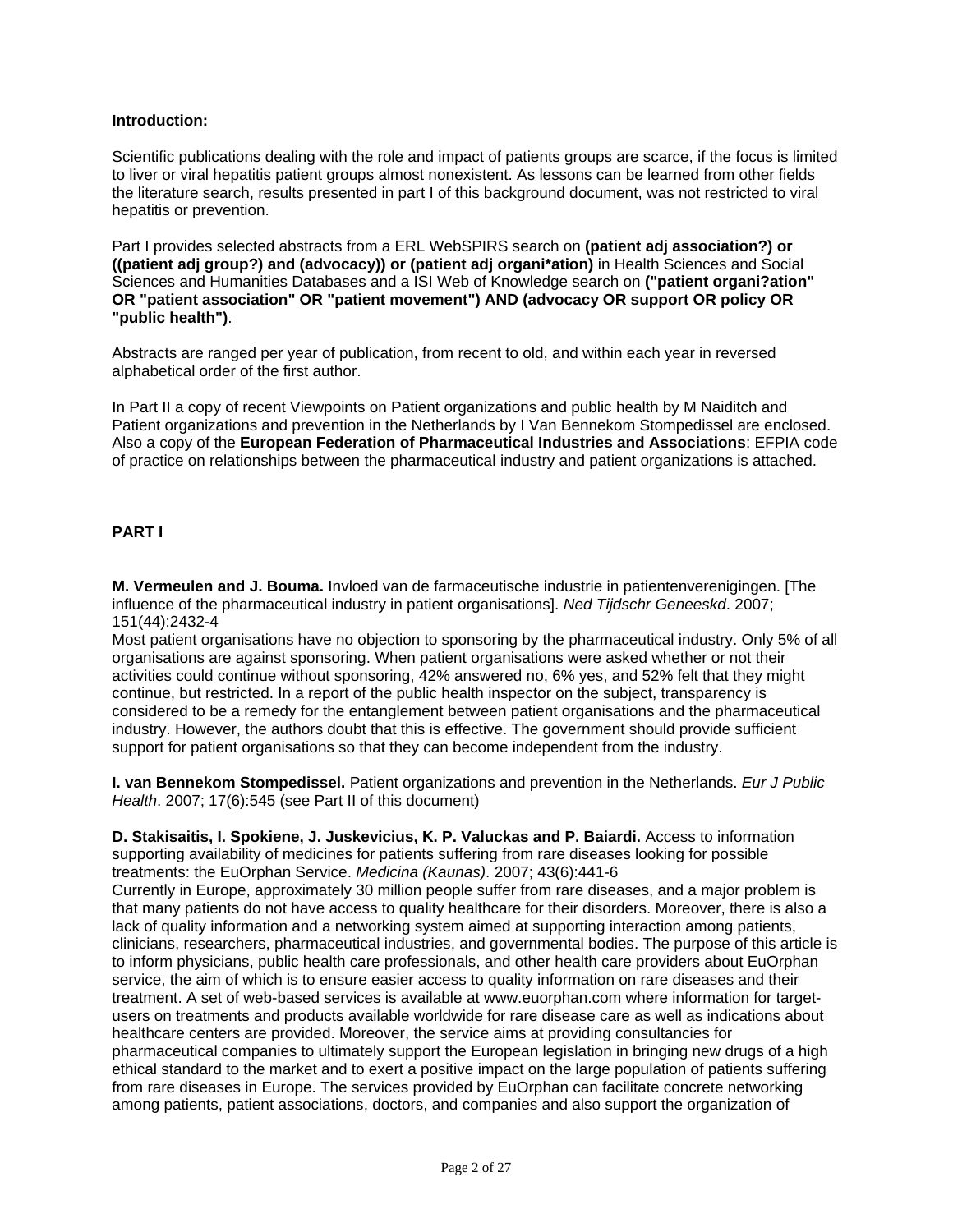clinical trials. In this perspective, EuOrphan could become a very valuable tool for globalizing the information about the availability of treatment (authorized or under development) of orphan patients.

**S. Sanger, F. Brunsmann, G. Englert, B. Quadder and G. Ollenschlager.** Patientenbeteiligung am Programm fur Nationale VersorgungsLeitlinien - Stand und Konsequenzen. [Participation of patients in the program for national disease management guidelines--current state and implications]. *Z Arztl Fortbild Qualitatssich*. 2007; 101(2):109-16

Patient involvement has been implemented in the Program for National Disease Management Guidelines since 2005. Currently patient/consumer participation is being incorporated in terms of patients' comments of consultation papers on National Disease Management Guidelines (NDMG) and in the development of NDMG-based patient guidelines (PG). The editorial activities in patient guideline development from the beginnings to its publication are conducted in close cooperation with the patient representatives appointed by the Patient Forum. Between June 2005 and September 2006, three NDMG and three patient guidelines on asthma, chronic obstructive pulmonary disease (COPD) and chronic coronary artery disease (CAD) were produced by including patients in the guideline development process. The information provided in these guidelines is freely accessible at http://www.versorgungsleitlinien.de. The present contribution focuses on the development of patient guidelines. It describes the current state of patient involvement and joint work and indicates the implications that can be derived from patient participation in the NDMG Program. Accompanying the involvement procedures, experiences resulting from previous NDMG and PG development activities are continuously investigated for the possibility of further methodological development of consumer participation by a work group of the Patient Forum in coordination with the patient organizations involved. In particular, the procedures resulting from more intensive patient participation in patient guideline development are to be examined as to their relevance for the expansion of patient involvement in NDMG development.

**R. I. Overberg, L. L. Alpay, J. Verhoef and J. H. M. Zwetsloot-Schonk.** Illness stories on the Internet: what do breast cancer patients want at the end of treatment? *Psycho-Oncology*. 2007; 16(937-944 The study aims to elicit user requirements for internet-based applications disclosing fellow patients' illness stories for the benefit of breast cancer patients. Twenty-six breast cancer patients, recruited via the Dutch Patient Organization for Breast Cancer, were interviewed about their preferences with regards to content, appearance, and search options concerning fellow patients' illness stories online. The interviews were analysed quantitatively (SPSS) and qualitatively (NVivo). Participants were mainly interested in fellow patients' experiences about how to cope with emotions, the impact of cancer in daily life, and physical discomforts. Most participants preferred a section of an illness story in text format about a specific topic; some of them wanted to be able to click on to the corresponding complete story, comprising of text alone or supported by voice or video clip. A majority of participants wanted to be able to select illness stories on the basis of several authors' features, i.e. treatment underwent, age, presence of metastases, time since diagnosis, and whether or not caring for children. Participants gave arguments for their preferences. The findings of this study will be used for designing an online trial with breast cancer patients aiming at refining the user requirements. Copyright (C) 2007 John Wiley & Sons, Ltd.

**O. O'Donovan.** Corporate colonization of health activism? Irish health advocacy organizations' modes of engagement with pharmaceutical corporations. *International Journal of Health Services*. 2007; 37(711- 733

This article is based on a study that aimed to shed light on the "cultures of action" of Irish health advocacy organizations, and particularly their modes of engagement with pharmaceutical corporations. Debates about what some interpret as the "corporate colonization" of health activism provide the backdrop for the analysis. The empirical dimension of the study involved a survey of 112 organizations and in-depth study of a small number of organizations that manifest diverse modes of engagement with the pharmaceutical industry. The varying modes of interaction are plotted along a continuum and characterized as corporatist, cautious cooperation, and confrontational. Evidence is presented of a strong and growing cultural tendency in Irish health advocacy organizations to frame pharmaceutical corporations as allies in their quests for better health. The analysis of four constitutive dimensions of organizations' cultures of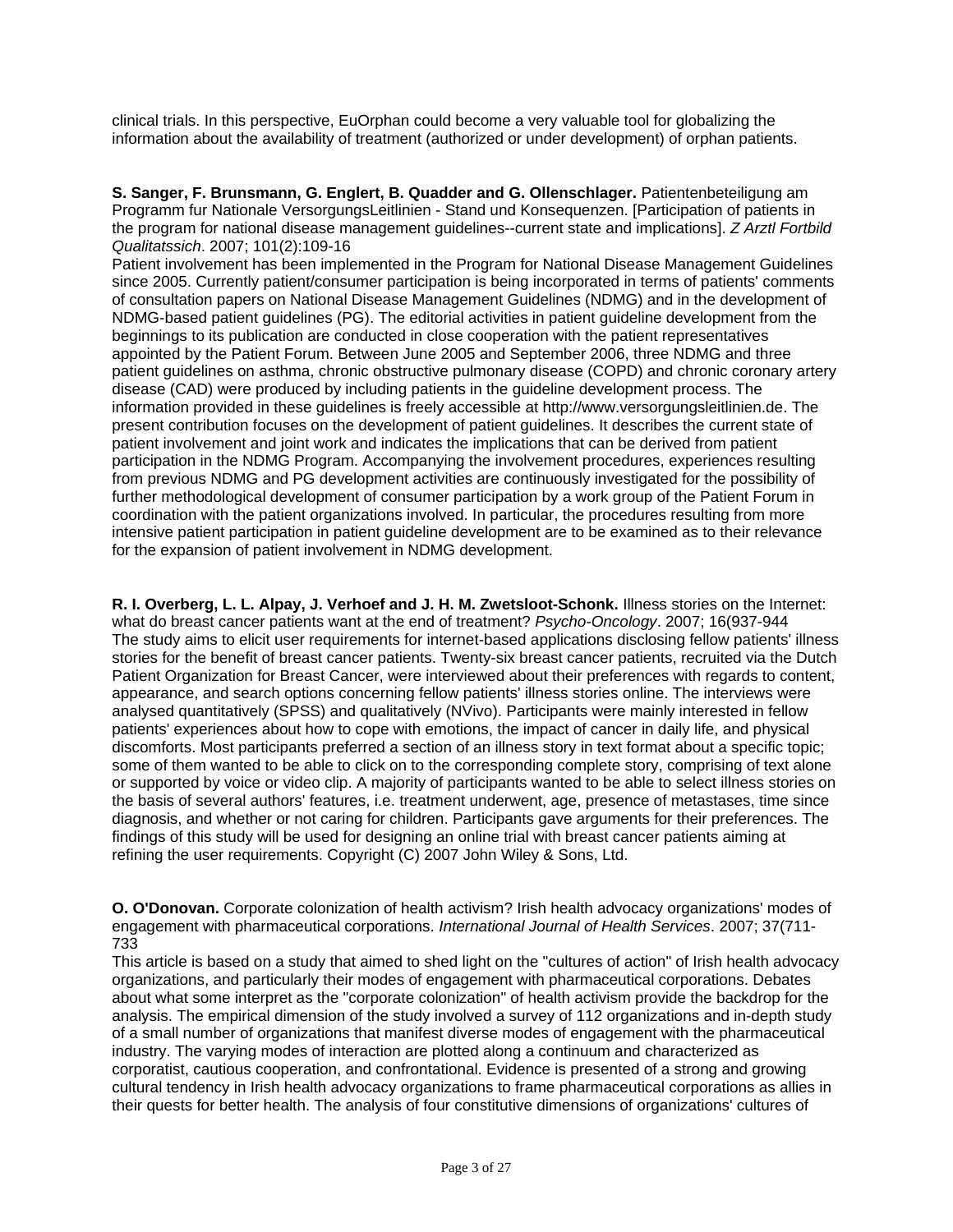action can reveal the legitimating logics underlying their diverging positions around pharmaceutical industry sponsorship. While the research shows that pharmaceutical corporations have largely succeeded in defining themselves as a philanthropic force and rightfiil players in Irish health activism, it cautions against a simplistic conclusion that this is evidence of corporate colonization.

**M. Naiditch.** Patient organizations and public health. *Eur J Public Health*. 2007; 17(6):543-5 (See Part II of this document)

**C. Lavery and U. Ramaswami.** Supporting the patient and family with mucopolysaccharidosis disorders: the role of patient organizations. *Acta Paediatr Suppl*. 2007; 96(455):87

**A. Kent and C. Oosterwijk.** A patient and family perspective on gene therapy for rare diseases. *J Gene Med*. 2007; 9(10):922-3

The authors describe the view of patients and patient organisations on gene therapy research and gene therapy regulations. In particular, the added value of partnership between scientists and patient organisations, and patient involvement in the gene therapy field, are addressed. Copyright 2007 John Wiley & Sons, Ltd.

**T. Hudson and L. J. Denis.** Europa Uomo: the European Prostate Cancer Coalition. *Recent Results Cancer Res*. 2007; 175(267-71

Europa Uomo is a patient-led, non-governmental association (NGO), launched formally in Milan in 2004 with a legal base in Antwerp. As a coalition of prostate cancer patient groups with representation in 18 European countries, the NGO focusses on awareness, early detection, optimal treatment, multiprofessional care and, above all, quality of life and patient advocacy. In the majority of European countries prostate cancer is the most commonly diagnosed cancer affecting men beyond middle age. The incidence and substantial mortality rises with age, peaking in the seventh decade. Standards of diagnosis and treatment vary across Europe and attitudes differ. Information about the early detection and awareness of prostate cancer available to the public leaves much to be desired. Since 2002, involved individuals, patient support groups, patients, family members, physicians, urologists, oncologists and nurses joined in the formation of an independent, international, non-profit association of patient-led prostate cancer support groups from European countries known as Europa Uomo, the European Prostate Cancer Coalition. This Coalition was legally established as an NGO in June 2004 in Milan with the headquarters and secretariat in Antwerp, Belgium. Its membership represents 18 countries by the national or regional groups listed in Table 16.1 with their respective contact persons. The coalition is led by a steering committee under the control of the annual general assembly. The steering committee members and their co-ordinates are listed in Table 16.2. Scientific advice is given by a scientific committee chaired by Prof. H. Van Poppel as the liaison officer with the European Association of Urology (EAU). The support for EAU guidelines appears on the Web site and will be linked to all members in their own language (www.cancerworld.org/europauomo). The goals and activities of Europa Uomo have been condensed in a series of slides at the request of the Eurocan+Plus collaboration to facilitate international collaboration. These slides have been listed in Tables 16.3, 16.4 16.5, 16.6, 16.7, 16.8, 16.9, 16.10, 16.11, 16.12, 16.13 and 16.14. It should be noted that membership includes supporting activities for patients and adherence to our 10 objectives listed in the manifest (Tables 16.4-16.6). The bottom line is that the coalition focuses on peer-to-peer support, information and education, as well as partnership with professional associations. We in Europa Uomo hope to see the decrease in over-treatment and mortality of prostate cancer by the clinical activities, trials and research of the professional organizations. We have the great opportunity to be supported and sponsored by the European School of Oncology (ESO) and its director Dr. A. Costa. The European Society of Medical oncology (ESMO), the International Consultation of Urological Diseases (ICUD) and the International Prostate Health Council (IPHC) support our advice on scientific data. It is quite natural that all of our members have joined the European Cancer Patients Coalition (ECPC) to speak for all European patients with one voice. We are a young association but ambitious enough to launch several projects in addition to the Web site, such as the Prostate Passport, a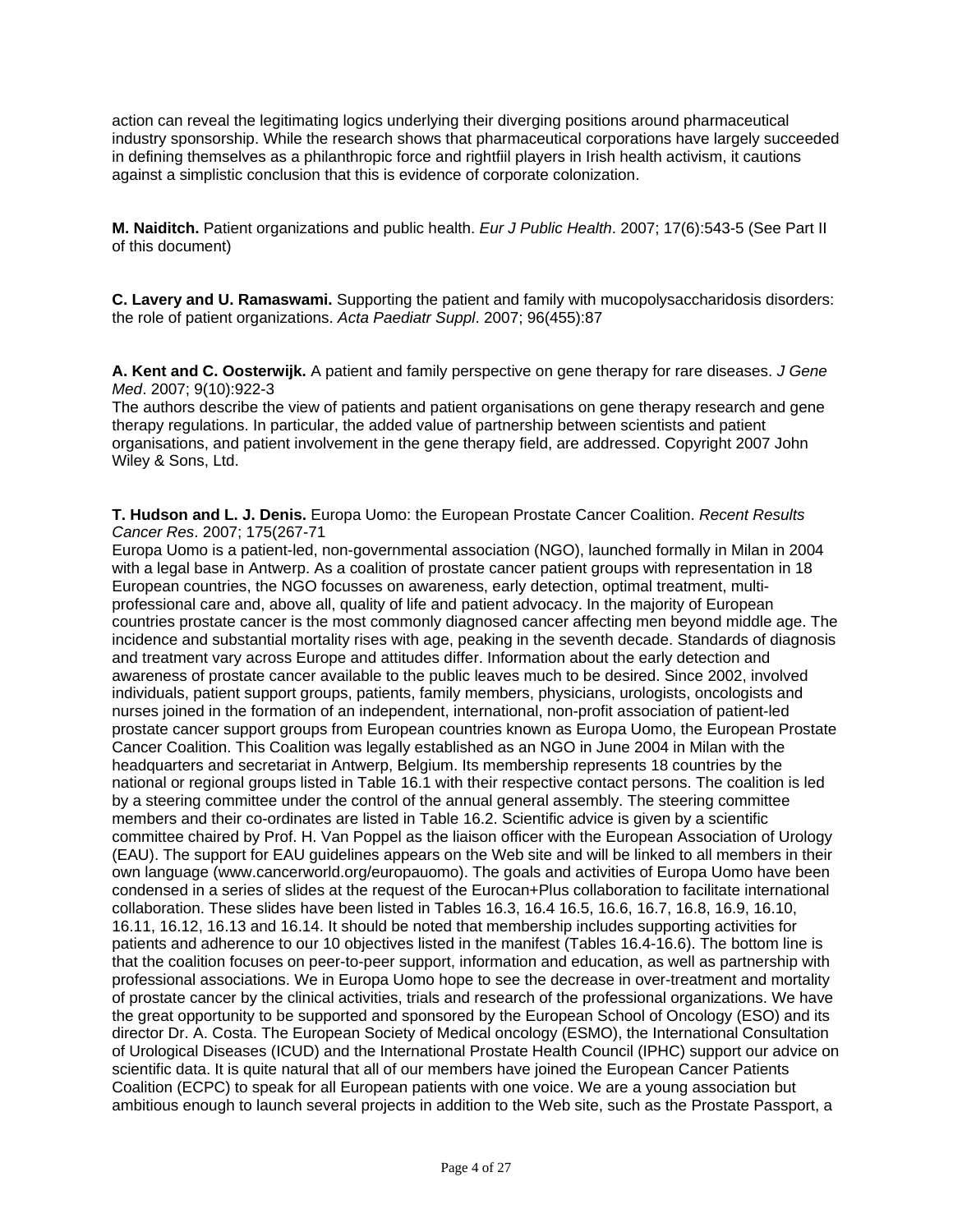global coalition of patient support organizations, and a series of patient symposia. In this way we are able to show our support and collaboration with all health workers, including nurses, social workers, nutritionists and psychologists. We like to conclude this contribution with a list of questions to the experts from our participation in the 6th International Consultation of Urological Diseases (ICUD) symposium in Paris (Hudson et al. 2006).

**C. Goss and C. Renzi.** Patient and citizen participation in health care decisions in Italy. *Z Arztl Fortbild Qualitatssich*. 2007; 101(4):236-40

In recent years there has been a growing recognition in Western healthcare systems of the importance of considering preferences of patients and the public in tailoring health services and treatment plans. The active collaboration between doctor and patient has recently been encouraged through the shared decision-making model. Aim of the present contribution is to describe the current state of patient and public participation in healthcare in Italy. First, we will briefly outline the organization of the Italian National Health Service; second, we will describe the governmental and institutional initiatives regarding participation; third, some examples of associations and initiatives promoting patient participation will be provided; forth, we will report on research projects on patient participation published in peer-reviewed journals; and finally, we will provide some examples on training activities promoting patient participation. The Italian National Health Plan and many regional and local health authorities in Italy explicitly recognize the importance of patient/citizen participation in healthcare decisions at the macro, meso and micro level of decision-making. However, application of a shared model is still at an early stage in Italy. The reported experiences have yielded positive results and have shown that particular attention should be dedicated to more disadvantaged subgroups of the population, involving patient organisations, enhancing patient/citizen knowledge and adopting approaches that take the specific context into account.

#### **A. Coulter.** Time for a change. *Health Expectations: An International Journal of Public Participation in Health Care and Health Policy. Vol*. 2007; 10(3):209-210

The first issue of Health Expectations appeared in June 1998. Since then we have published 36 issues containing more than 250 papers from around the world on a wide variety of topics. The theory and practice of shared decision-making and the use and effects of patient decision aids has been a very strong theme, but other issues such as lay involvement in service development and priority-setting, the activities of patient organizations, information and communications, and patient participation in research have attracted a large number of high quality submissions. We have learnt a great deal since the journal was launched. The task is not over, however. There are still many gaps in our collective knowledge and many opportunities for innovative research in this important field. We must pay greater attention to the problems of translating research evidence on shared decision-making into practical strategies for implementation in the real world of mainstream clinical practice. (PsycINFO Database Record (c) 2008 APA, all rights reserved) DOI: doi:10.1111/j.1369-7625.2007.00461.x

**F. Brunsmann, R. von Gizycki, A. Rybalko, A. G. Hildebrandt and K. Ruther.** Patientenselbsthilfe und seltene Erkrankungen : Mitgestaltung der Versorgungsrealitat am Beispiel seltener Netzhautdegenerationen. [Patient participation in medical care, taking rare retinal degenerations as examples.]. *Bundesgesundheitsblatt Gesundheitsforschung Gesundheitsschutz*. 2007; 50(12):1494-501 Eight rare retinal degenerations were chosen to exemplify self-organisation and involvement of patient self-help groups in medical care. They were studied and supported in their development on the following levels: disease-specific groups (level 1), patient organisations (level 2), umbrella organisation (level 3). Databases of defined needs and concerns ("Themenspeicher") of disease-specific patient groups and of patient organisations with respect to care, research and patient networking were established. Priority concerns were implemented in the following areas: specialisedmedical care; quality assurance; quality management; expert panel with international dialogue of patients and physicians (including consensus statement on treatment recommendations); glossary internet portal; criteria for patient-oriented disease descriptions; structured documentation of patient experiences; patient management of health care records (paper bound and electronic health records). Apart from disease- specific approaches, interdisciplinary disease approaches were also applied, e.g. by contributing to the establishment of the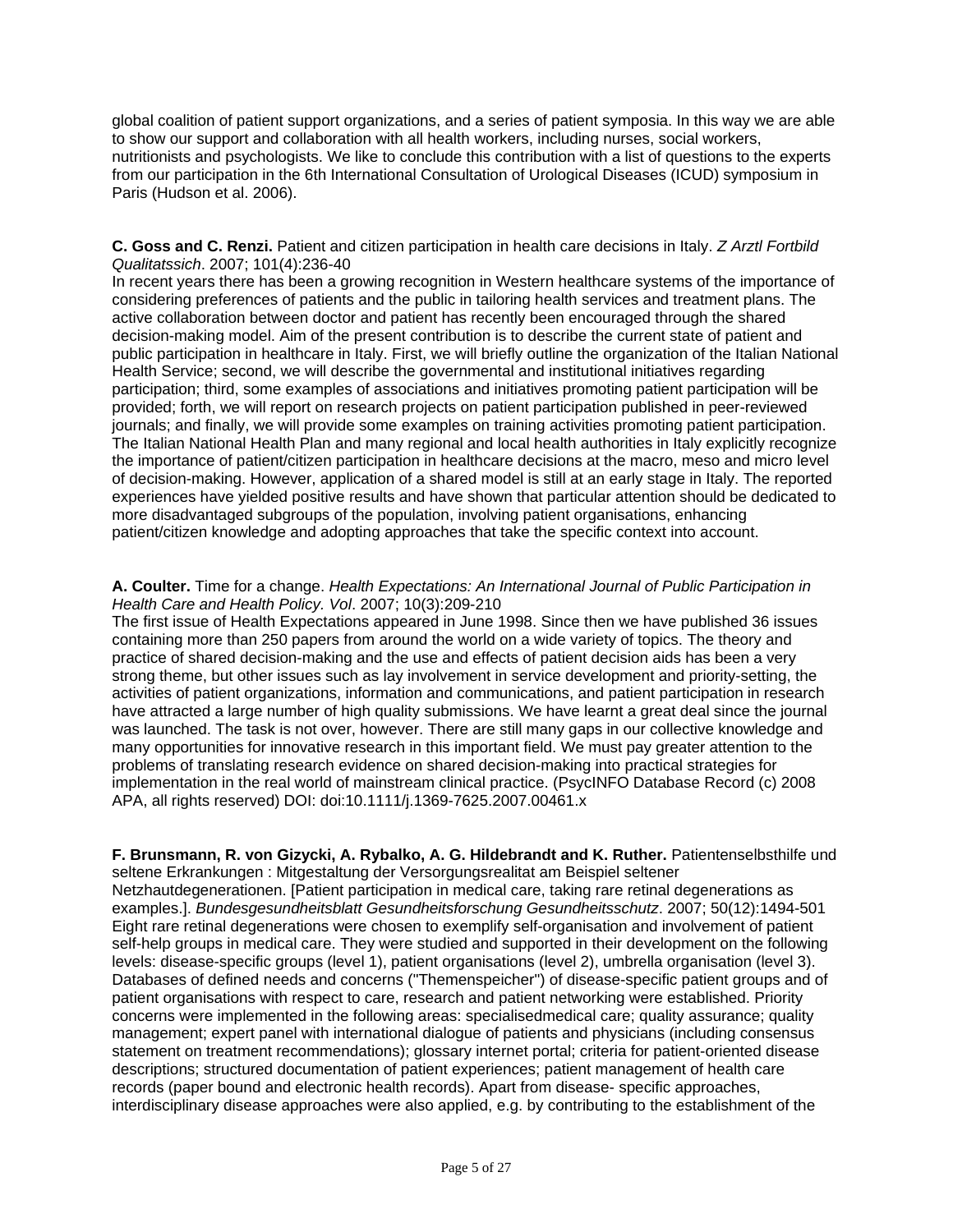German Alliance for Rare Diseases (ACHSE). This umbrella organisation has substantially improved chances for cooperation and patient advocacy. Patient participation was promoted by a federal regulation in 2004 ("Patientenbeteiligungsverordnung"). The example of rare retinal degenerations demonstrates the advantage of strong patient and umbrella organisations. Further development of qualified selfhelp resources is required for patient participation in rare diseases.

#### **Y. Bartholomee and H. Maarse.** Empowering the chronically ill? Patient collectives in the new Dutch health insurance system. *Health Policy*. 2007; 84(2-3):162-9

On January 1, 2006, the Dutch government instituted major reforms to the country's health insurance scheme. One of the features of the new system is the opportunity for groups to form collectives that may negotiate and enter into group contracts with health insurers. This article discusses one particular type of collective, namely patient collectives. The purpose of this paper is to investigate if, and to what extent, patient collectives empower chronically ill patients. The results of the study show that some patient groups were able to contract collective agreements with health insurers, whereas others were not. The eligibility of a group's disease for compensation through the risk equalisation fund (which subsidises the costs for many but not all disorders) seems to determine whether or not a patient organisation is able to successfully negotiate a collective contract for its members. Another key factor for success is the presence of a large membership whose constituents have similar healthcare needs. If both of these factors are present, insurers are more likely to develop specific products for particular groups of patients, as is the case for people with diabetes. Furthermore, the presence of patient collectives accords patient associations with a new role. It may be possible for them to become powerful players in the health insurance market. However, this new role may also lead to tensions, both within and between associations.

**M. Wastfelt, B. Fadeel and J. I. Henter.** A journey of hope: lessons learned from studies on rare diseases and orphan drugs. *J Intern Med*. 2006; 260(1):1-10

Rare diseases are frequently life-threatening or chronically debilitating and the impact on the quality of life of affected patients and their family members is thus significant. However, drug development for these conditions has been limited by a lack of understanding of the underlying mechanisms of disease and the relative unavailability of subjects for clinical trials, as well as the prohibitive cost of investing in a novel pharmaceutical agent with poor market potential. Nevertheless, the introduction of Orphan Drug legislations has provided important incentives for the development of orphan drugs (i.e. drugs that have been abandoned or 'orphaned' by major drug companies). Moreover, recent studies on rare diseases, including inherited immunodeficiencies and metabolic disorders, have served not only to alleviate the plight of patients with rare diseases, but also yielded valuable information on biological processes of relevance for other, more common conditions. These lessons, along with the crucial importance of cooperation between academic institutions, pharmaceutical companies, patient advocacy groups and society in the elucidation of rare diseases, are highlighted in the present review.

**J. W. Walsh, G. L. Snider and J. K. Stoller.** A review of the alpha-1 foundation: its formation, impact, and critical success factors. *Respir Care*. 2006; 51(5):526-31

Patient-advocacy organizations have proliferated because they can be an effective method to advance research and clinical care for those with the index condition, and can produce substantial benefits for the affected community, especially when the condition is uncommon. To clarify critical success factors in organizing a patient-advocacy organization and to provide a blueprint for others, including the respiratorycare advocacy community, this report examines features of one highly successful organization, the Alpha-1 Foundation, which is committed to helping those with the genetic condition alpha-1 antitrypsin deficiency. Features of the Alpha-1 Foundation that underlie its success include: consistently creating partnerships with key stakeholders, including the scientific and clinical communities, government, and pharmaceutical manufacturers; bringing passion to the cause (eg, by assuring that organizational leadership is provided by individuals affected by alpha-1 antitrypsin deficiency); and developing strategic business partnerships, as with a company that administers alpha-1 antitrypsin treatment (so-called intravenous augmentation therapy) and employs individuals with alpha-1 antitrypsin deficiency. Funds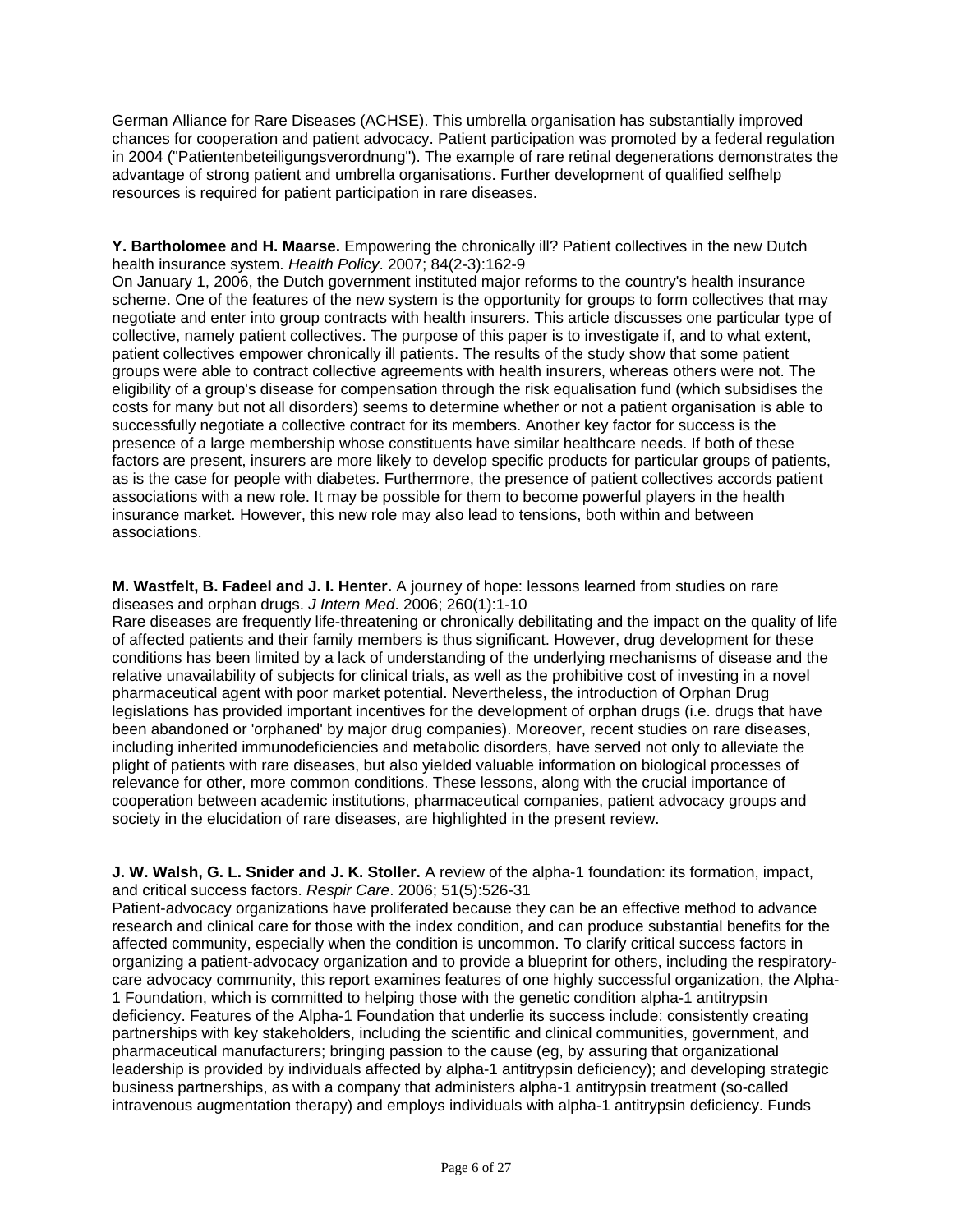allocated by the company help to underwrite the foundation's research-funding commitment. The foundation also recruits and retains talent, including alpha-1 patients, to leadership roles (eg, on the board of directors) and has a voluntary group of committed scientists and clinicians. We believe that attention to these factors can help assure the success of patient-advocacy groups.

**D. J. van Leeuwen and J. L. Bernat.** Ethical, social and legal implications of genetic testing in liver disease. *Hepatology*. 2006; 43(6):1195-201

Advances in molecular genetics challenge the hepatology community to understand and implement genetic knowledge. Despite excitement about the potential benefits of new genetic information, concerns have been raised about the inappropriate use of genetic testing, clinicians' incorrect ordering and misinterpretation of test results, and discrimination in employment and insurability based on tests results. Among the public there is fear and mistrust, in part based on horrifying historical events that were gross violations of medical ethical standards. Clinicians, scientists, patient advocacy groups, and government agencies worldwide are debating the optimal legal protections to prevent abuse. In addition, these groups are developing clinical guidelines for optimal use. Traditional ethical and legal standards of confidentiality between physicians and their patients are under scrutiny. A new principle, "the duty to warn," is emerging that has applications specific to genetic testing and may conflict with the duty to maintain patient confidentiality. Emerging ethical, legal, and social issues involve the appropriate use and protection of confidential data in tissue and serum banks. Education of the profession and the public at many levels will increase the likelihood that the unraveling of the human genome will maximally benefit society. If fear of genetic testing can be alleviated, selection bias in research could be reduced. Professional and lay organizations concerned with liver disease should consider a more active role in the public and professional debate, and foster education at all levels.

**P. Radin and K. Landzelius.** "To me, it's my life": Medical communication, trust, and activism in cyberspace. *Social Science and Medicine. Vol*. 2006; 62(3):591-601

This paper studies the conversations and activities of an online support group for breast cancer sufferers and survivors and their supporters. Using communications medium theory and social capital theory, it examines the mundane and profound exchanges, the poignant self-disclosures, the creative expressions of solidarity, and the minor but not-insignificant political actions of people--initially strangers--who come together as a 'virtuous circle,' not only to assist with medical issues but also to meet emotional and even material needs. Sponsored by the Canadian nonprofit organization Breast Cancer Action Nova Scotia (BCANS), this virtual community has logged over a half million messages since 1996. Not every BCANS participant is an activist--many are just trying to grapple with their disease--but some find ways to shatter the professional "information monopoly," and to press for healthcare improvements. The study illustrates the scope, passion, and complexity of peer-to-peer medical communication in a virtual environment that promotes "thick trust". BCANS participants discuss with candor, warmth and even humor such painful topics as death and dying and the crises in intimate relationships brought about by a terminal illness. The sharing of confidences and fears enables participants to pool their 'collective intelligence' about many things, from how to cope with swelling, to how to think about end-of-life issues, to how to improve social policy. (PsycINFO Database Record (c) 2007 APA, all rights reserved) (journal abstract) DOI: doi:10.1016/j.socscimed.2005.06.022

**V. Rabeharisoa.** From representation to mediation: the shaping of collective mobilization on muscular dystrophy in France. *Soc Sci Med*. 2006; 62(3):564-76

How, and to what extent, do patient organisations renew traditional forms of social participation and protest? This question is examined, drawing on a socio-historical case study of the Association Francaise contre les Myopathies--French Muscular Dystrophy Organisation (AFM). The originality of the AFM is that it has not been content to endorse the classic role of representation of people with muscular dystrophy (MD) and their families. It has also articulated and structured different social spaces that allow people suffering from genetic diseases and severe disabilities to be considered as fully-fledged human beings, persons, and citizens within those spaces. Based on quantitative data and methods, this paper aims to characterize this reconfiguration of social spaces that the AFM has undertaken. My contention is that it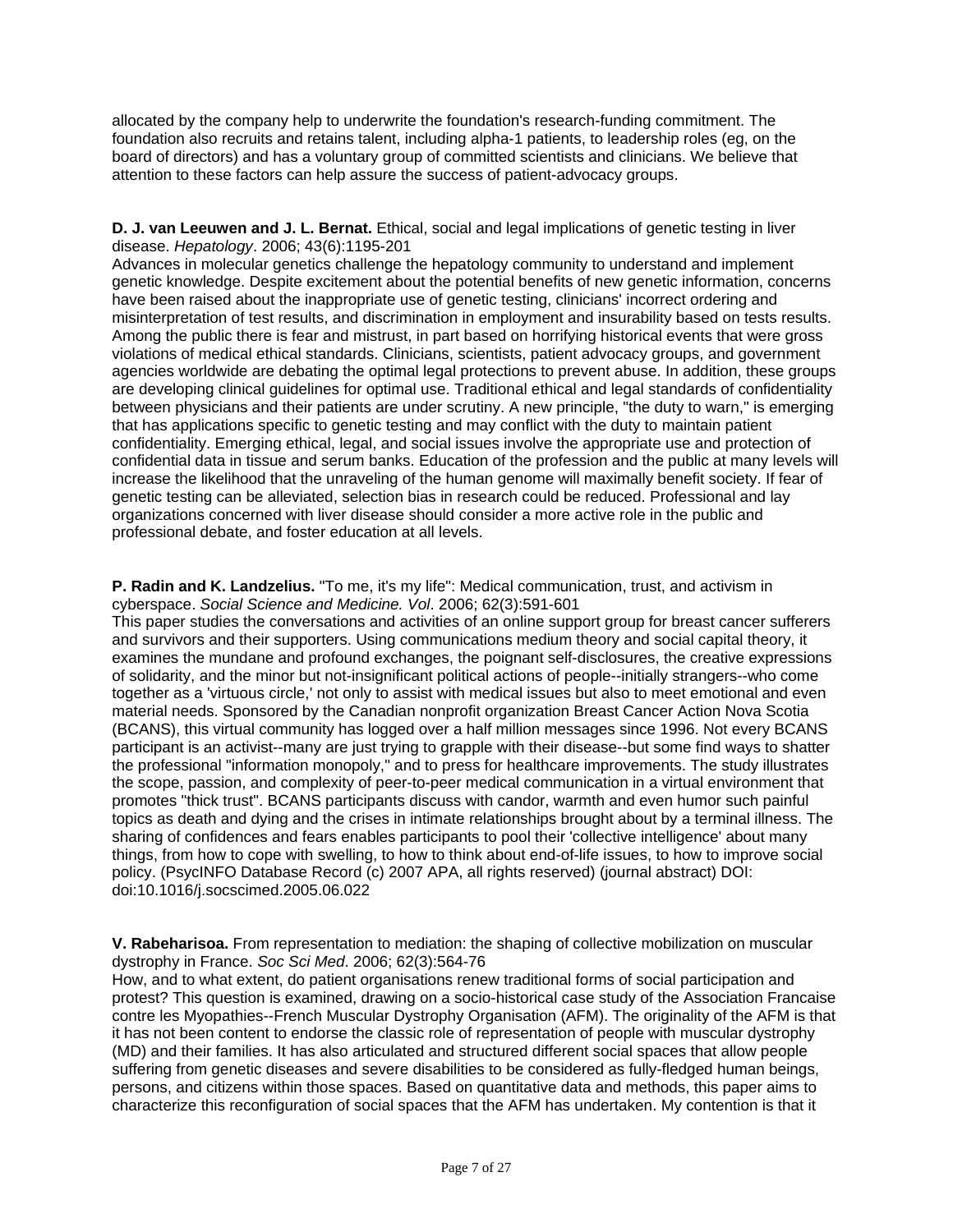has given shape to a different form of collective mobilization, one in which the patient organisation is a mediator between different social actors, as much as a patients' representative. It helps a new issue, here MD, to emerge so that the largest possible collective designate it as a general public concern. As we shall discuss, this renews the question of patients' collective identity and citizenship.

**N. Oudshoorn and A. Somers.** Constructing the digital patient: Patient organizations and the development of health websites. *Information, Communication and Society. Vol*. 2006; 9(5):657-675 In order to understand the constraints and challenges of realizing the democratic potentials of the Internet, this paper focuses on the attempts of three Dutch patient organizations to develop health websites. The authors describe how these patient organizations had to overcome specific barriers to develop their digital services. All three organizations faced certain constraints that had negative consequences for the plans they wanted to realize. Lack of financial resources and manpower were the main reasons why these patient organizations could not develop interactive parts of their website or provide personal advice services. Other barriers the patient organizations had to overcome were getting access to digital expertise to build the websites. The paper shows that the development of a website is a very demanding task, even for patient organizations that have in-house expertise with computers and Internet. Moreover, the paper shows that patient organizations do not consider the involvement of patients as crucial for the design of health websites. This research thus confirms previous research findings that users, in this case patients, are largely absent from the design process of information and communication technologies Finally, the paper shows how patient organizations' websites contribute to a redefinition of the patient from being a passive actor towards one who is an active participant in his or her care. (PsycINFO Database Record (c) 2007 APA, all rights reserved) (journal abstract) DOI: doi:10.1080/13691180600965666

**K. Landzelius.** Introduction: Patient organization movements and new metamorphoses in patienthood. *Soc Sci Med*. 2006; 62(3):529-37

In this introduction, we examine health activism as one expression of an emergent 'politics of vitality' or flurry of activity around health matters that includes: advances in technoscientific medicine, healthcare restructurings, and a re-thinking of science-society contracts. In querying politicized mobilizations around 'health matters and the mattering of health,' we provocatively entitle our discussion 'patient organization movements'. This marks an invitation to interrogate (in reverse order) each term along the way, pausing in our concluding discussion to turn our attentions to the patient. The figure of the patient is thematized as an historical inscription and a formidable dimension of personhood under modernity/late modernity. Moreover, we argue that conventional categorizations of the patient are undergoing accelerated processes of change at the present time. We characterize three transformational trends: moves to author and authorize patienthood, mutiny from patienthood, and mutations in the category of the patient. Such metamorphoses in patienthood represent both reflections and repercussions--at once consequences and catalysts--of the proposed politics of vitality. We explore the pluralization of the patient's persona via a closer look at the 11 empirical studies of health activism that comprise this collection.

**I. Hollander.** Viagra's rise above women's health issues: An analysis of the social and political influences on drug approvals in the United States and Japan. *Social Science and Medicine. Vol*. 2006; 62(3):683- 693

In the United States, Viagra was approved in less than 6 months of its application to the Food and Drug Administration, while the medical abortion pill was approved 4 years after its application, and 17 years after research was first permitted. Congruently, the Ministry of Health in Japan legalized Viagra in 6 months, while oral contraceptives were approved 35 years after the ministry received initial applications. The pharmaceutical review agencies in each country are founded on safety and efficacy standards, in which objective decisions arise from science and clinical investigations. Analyses of these recent drug approvals demonstrate that conclusions may not have been based simply on science and health concerns. Instead, agency actions and application of pharmaceutical law appear to have been influenced by social and political pressures surrounding the products under scrutiny. Pharmaceutical regulations were effectively ignored or manipulated in the United States during the review process for medical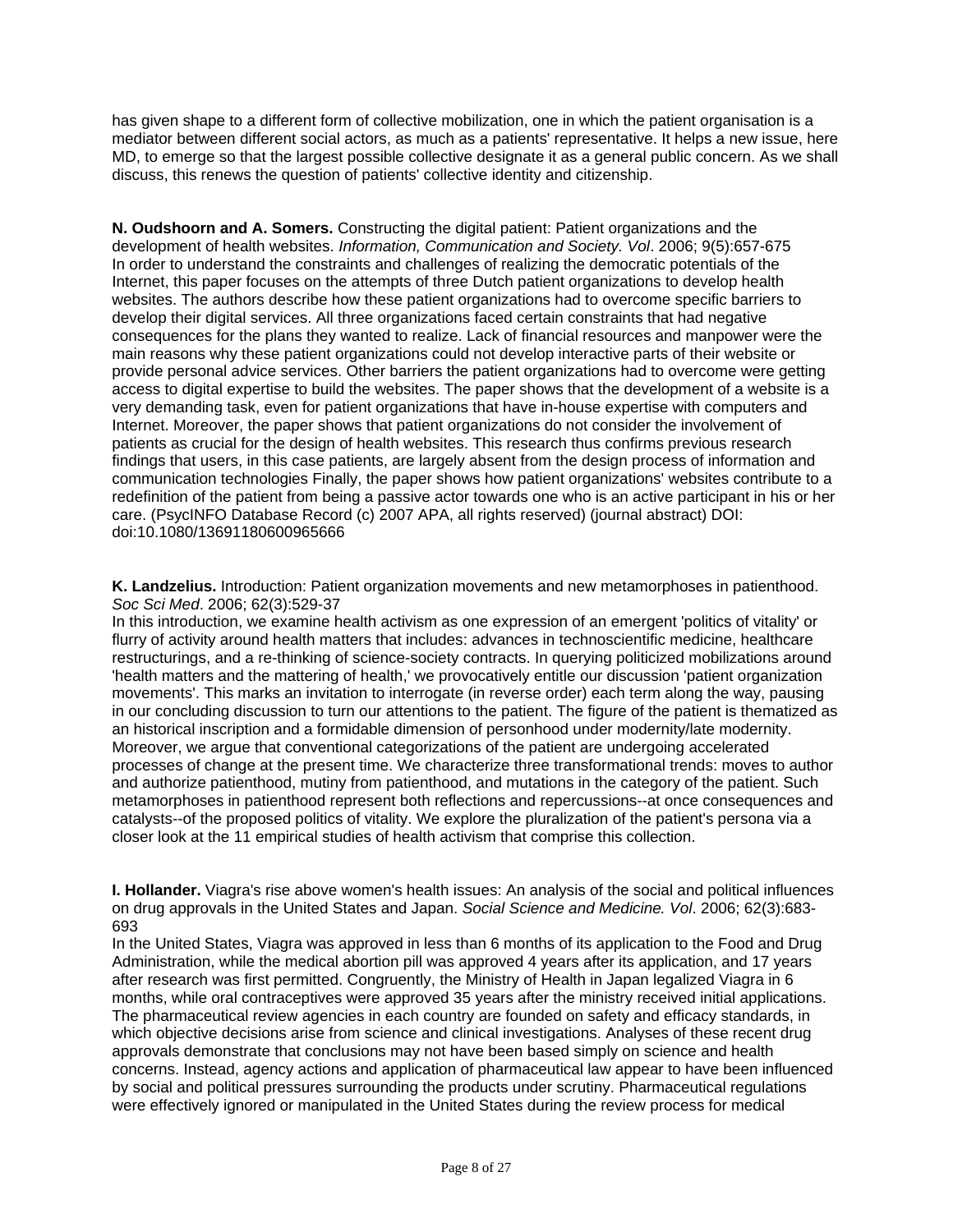abortion, and were applied inconsistently in Japan--ultimately yielding results that happened to conform to contemporary sociopolitical beliefs. Such disregard of legislation holds serious ramifications for public health, national consumer trust and the pharmaceutical industry. It is imperative that external pressures remain outside the scope of drug approval processes. (PsycINFO Database Record (c) 2007 APA, all rights reserved) (journal abstract) DOI: doi:10.1016/j.socscimed.2005.03.046

**C. Carlsson, M. Nilbert and K. Nilsson.** Patients' involvement in improving cancer care: experiences in three years of collaboration between members of patient associations and health care professionals. *Patient Educ Couns*. 2006; 61(1):65-71

OBJECTIVE: The aim of this study was to explore how members of patient associations (PACPs) and health care professionals (HCPs) experience collaboration in a network initiated by the health care system and aimed at improving cancer care. METHODS: The participants were asked to describe, after 1 and 3 years, their experiences of collaboration. Data collected were in the form of a written answer to a single, open-ended question, and the answers were analysed using inductive content analysis. RESULTS: The analysis revealed four themes: the impact of processes that occur within the network, the impact of learning, the impact of innovation and development in cancer care, and the impact of PACP members' personal cancer experience. Statements about the impact of the processes that occur within the network dominated at both occasions. CONCLUSION: This study of experiences of collaboration provides new data on the importance ascribed to such efforts between patients in an organised association and HCPs. PRACTICE IMPLICATIONS: We suggest that differences in perceptions and expectations should be taken into account in future collaborations between representatives of patient associations and of health care systems in order to reach out and to influence developments in cancer care.

**S. Blume.** Anti-vaccination movements and their interpretations. *Social Science and Medicine. Vol*. 2006; 62(3):628-642

Over the last two or three decades, growing numbers of parents in the industrialized world are choosing not to have their children vaccinated. In trying to explain why this is occurring, public health commentators refer to the activities of an anti-vaccination 'movement'. In the light of three decades of research on (new) social movements, what sense does it make to attribute decline in vaccination rates to the actions of an influential anti-vaccination movement? Two sorts of empirical data, drawn largely from UK and the Netherlands, are reviewed. These relate to the claims, actions and discourse of anti-vaccination groups on the one hand, and to the way parents of young children think about vaccines and vaccination on the other. How much theoretical sense it makes to view anti-vaccination groups as (new) social movement organizations (as distinct from pressure groups or self-help organizations) is as yet unclear. In any event there is no simple and unambiguous demarcation criterion. From a public health perspective, however, to focus attention on organized opponents of vaccination is appealing because it unites health professionals behind a banner of reason. At the same time it diverts attention from a potentially disruptive critique of vaccination practices; the critique in fact articulated by many parents. In the light of current theoretical discussion of 'scientific citizenship' this paper argues that identifying anti-vaccination groups with other social movements may ultimately have the opposite effect to that intended. (PsycINFO Database Record (c) 2007 APA, all rights reserved) (journal abstract) DOI: doi:10.1016/j.socscimed.2005.06.020

**J. Barbot.** How to build an "active" patient? The work of AIDS associations in France. *Social Science and Medicine. Vol*. 2006; 62(3):538-551

"What is an "active" patient?" is a question that arises in most medicine and illness-related social science research. This article examines the normative work carried out by AIDS associations in France to define an "active" patient in healthcare and research. While the fight against AIDS is often presented as being homogenous, we look at the diversity of opinion between different associations (Aides, Act Up-Paris, Actions Traitements and Positifs). We find four different cases: the patient as manager of his illness, the empowerment of patients, the science-wise patient and the experimenter. Systematic comparison of these cases shows that these perceptions of the "active" patient, in terms of the same pathology, are based upon different ways of seeing: the nature of the relationships between the different types of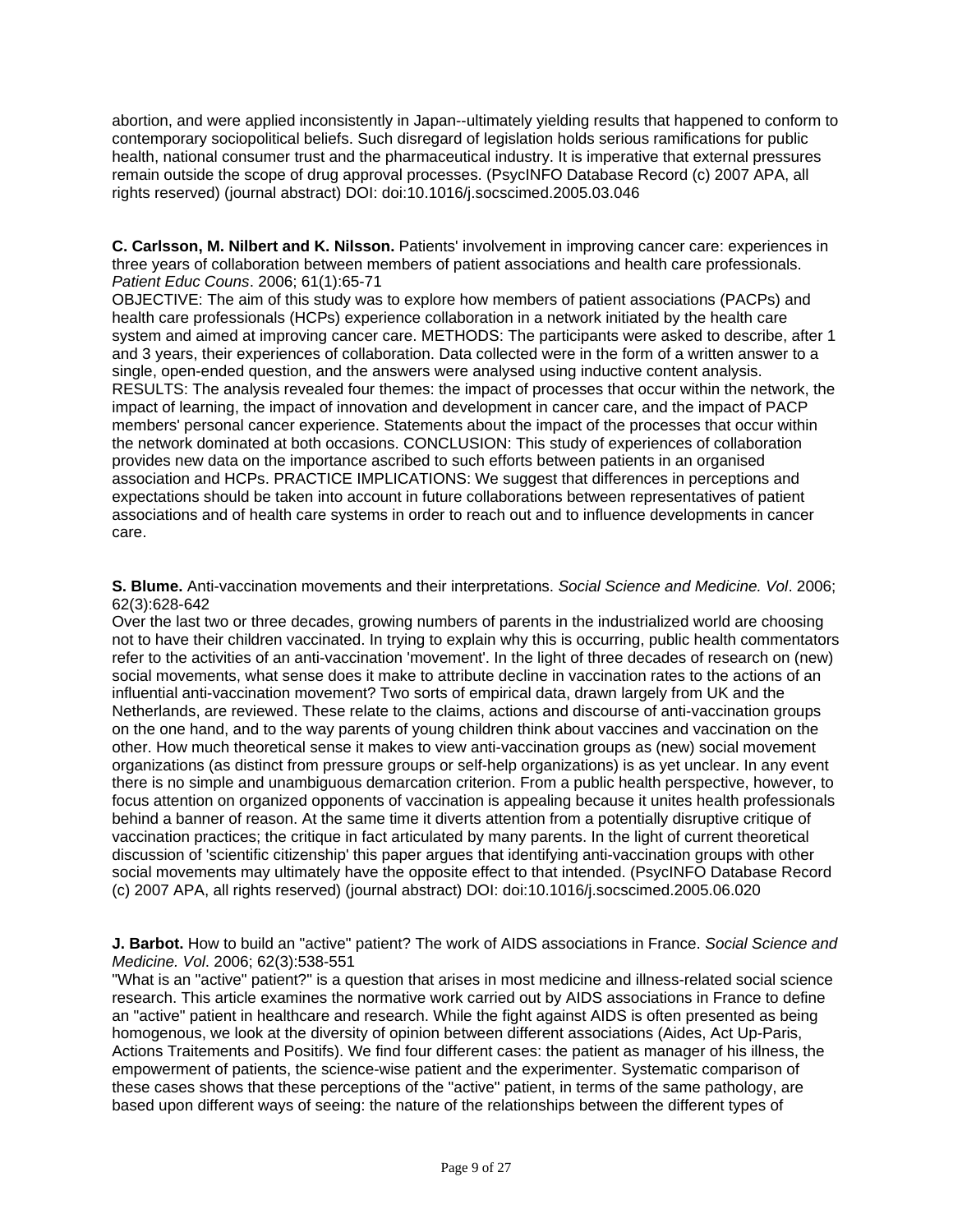knowledge of the illness (scientific knowledge, clinical knowledge, experience of the illness) and the distribution of roles and powers among the various actors in the healthcare system (the government, pharmaceutical companies, the medical profession, the patients). This article highlights the historical dynamics which allow us to have a better understanding of these differences, especially the major distinction between two generations of associations, which adopted different positions with regard to their public identity. (PsycINFO Database Record (c) 2007 APA, all rights reserved) (journal abstract) DOI: doi:10.1016/j.socscimed.2005.06.025

**D. E. Ball, K. Tisocki and A. Herxheimer.** Advertising and disclosure of funding on patient organisation websites: a cross-sectional survey. *BMC Public Health*. 2006; 6(201

BACKGROUND: Patient organisations may be exposed to conflicts of interest and undue influence through pharmaceutical industry (Pharma) donations. We examined advertising and disclosure of financial support by pharmaceutical companies on the websites of major patient organisations. METHOD: Sixty-nine national and international patient organisations covering 10 disease states were identified using a defined Google search strategy. These were assessed for indicators of transparency, advertising, and disclosure of Pharma funding using an abstraction tool and inspection of annual reports. Data were analysed by simple tally, with medians calculated for financial data. RESULTS: Patient organisations websites were clear about their identity, target audience and intention but only a third were clear on how they derived their funds. Only 4/69 websites stated advertising and conflict of interest policies. Advertising was generally absent. 54% of sites included an annual report, but financial reporting and disclosure of donors varied substantially. Corporate donations were itemised in only 7/37 reports and none gave enough information to show the proportion of funding from Pharma. 45% of organisations declared Pharma funding on their website but the annual reports named more Pharma donors than did the websites (median 6 vs. 1). One third of websites showed one or more company logos and/or had links to Pharma websites. Pharma companies' introductions were present on 10% of websites, some of them mentioning specific products. Two patient organisations had obvious close ties to Pharma. CONCLUSION: Patient organisation websites do not provide enough information for visitors to assess whether a conflict of interest with Pharma exists. While advertising of products is generally absent, display of logos and corporate advertisements is relatively common. Display of clear editorial and advertising policies and disclosure of the nature and degree of corporate donations is needed on patient organisations' websites. An ethical code to guide patient organisations and their staff members on how to collaborate with Pharma is also necessary, if patient organisations are to remain independent and truly represent the interests and views of patients. As many organizations rely on Pharma donations, selfregulation may not suffice and independent oversight bodies should take the lead in requiring this.

#### **J. M. Traulsen and A. B. Almarsdottir.** Pharmaceutical policy and the lay public. *Pharm World Sci*. 2005; 27(4):273-7

Almost every national and supranational health policy document accords high importance to the need to listen to and 'empower' patients. The relationship between pharmaceutical policy and the lay public is not direct but mediated by several actors, including health care workers, patient organisations, industry and, most recently, the media. Although the overall aim of health and pharmaceutical policy is to address the needs of all citizens, there are only a few, well organised groups who are actually consulted and involved in the policymaking process, often with the support of the industry. The reasons for this lack of citizen involvement in health and pharmaceutical policymaking are many, for example: there is no consensus about what public involvement means; there is a predominance of special interest groups with narrow, specific agendas; not all decision makers welcome lay participation; patients and professionals have different rationalities with regard to their views on medicine. Because the lay public and medicine users are not one entity, one of the many challenges facing policy makers today is to identify, incorporate and prioritise the many diverse needs. The authors recommend research which includes studies that look at: lay attitudes towards pharmaceutical policy; lay experiences of drug therapy and how it affects their daily lives; the problem of identifying lay representatives; the relationship between industry and the consumers; the effect of the media on medicine users and on pharmaceutical policy itself. The authors acknowledge that although lay involvement in policy is still in its infancy, some patient organisations have been successful and there are developments towards increased lay involvement in pharmaceutical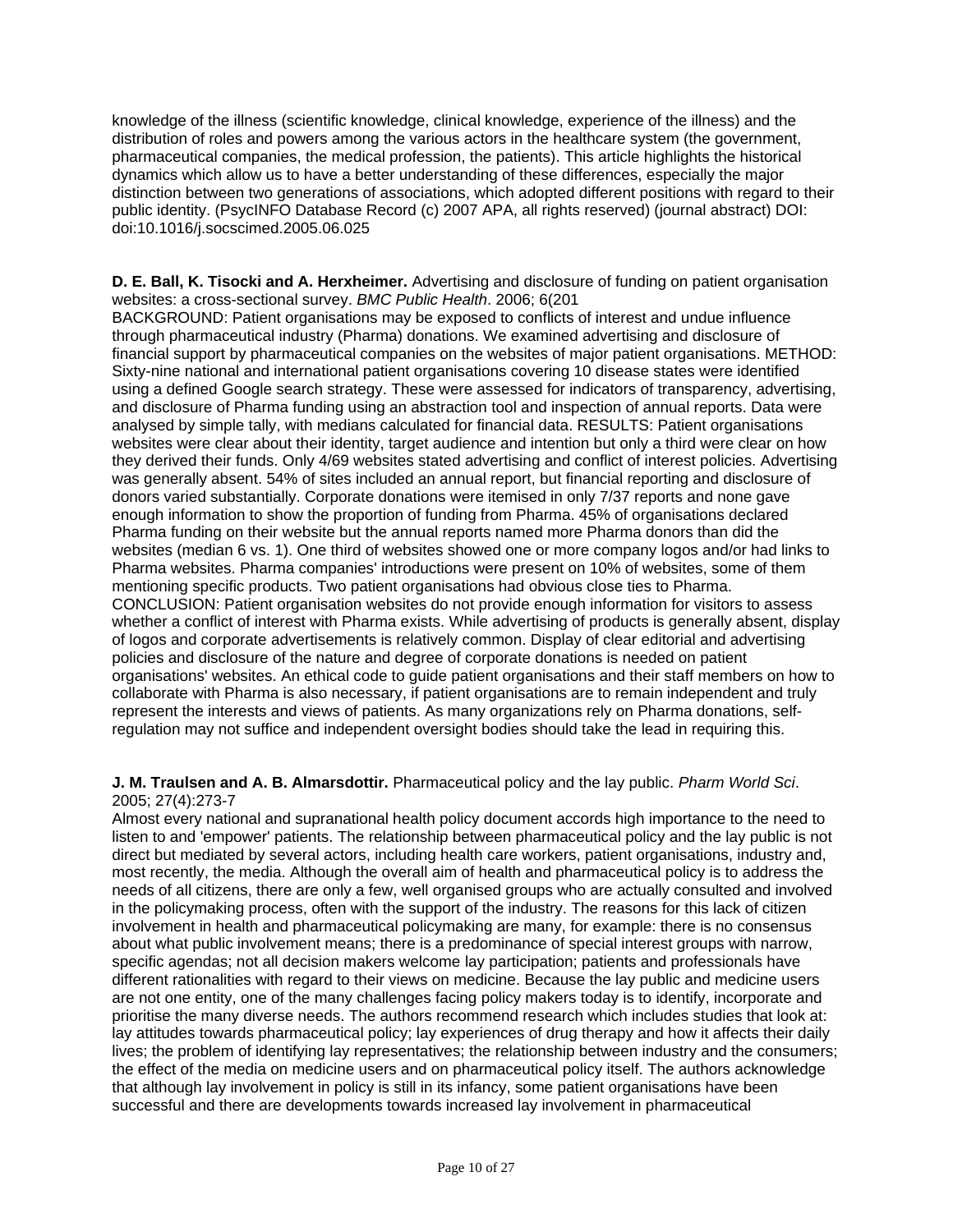#### policymaking.

**A. Ternhag, T. Asikainen and J. Giesecke.** Size matters -- patient organisations exaggerate prevalence numbers. *Eur J Epidemiol*. 2005; 20(8):653-5

Patient organisations serve their members with information and support concerning a specific disease. In many cases they also contribute to research funding and lobby to improve the situation for their members. The larger group of patients an organisation claims to represent, the bigger their potential influence. Our hypothesis is that patient organisations exaggerate the number of persons affected with a specific disease. Prevalence figures from patient organisations in Sweden were collected via their own web sites. About 93 patient organisations were identified, 29 of which presented the estimates of disease occurrence used in this study. We calculated the probability for a person to have at least one disease and the proportion of the population not having any of the diseases listed. About 60% of the Swedish population have at least one disease covered by our sample of patient organisations. Nine tenths (87%) of the population would be ill if one assumes that an individual could only have one disease. Our rough estimates suggest that patient organisations exaggerate the number of ill persons. To render other messages on their agenda more trustworthy, we propose that some patient organisations moderate their prevalence and/or incidence figures.

**B. Richter and E. Bandeira Echtler.** Patientenbeteiligung in der Cochrane Collaboration: Wie konnen sich Patienten/Consumer aus aller Welt aktiv in einer Cochrane Reviewgruppe beteiligen? [Patient participation in the Cochrane Collaboration: how can patients/consumers actively participate in a worldwide Cochrane Review Group?]. *Z Arztl Fortbild Qualitatssich*. 2005; 99(6):373-5 In Cochrane Review Groups, consumers are usually involved in every phase of the production of systematic reviews, as patient-oriented outcomes are expected to be integral part of all review projects. A further enlargement of participation consists of a new project aimed at contacting patient organizations worldwide, in order to identify particular socio-cultural preferences and needs and to integrate them in the work of the Review Groups. As a first step, information about healthcare issues from people suffering from metabolic and endocrine disorders is gathered by means of structured questionnaires. These activities should be able to detect new research areas, and to draw the attention of the sponsors to a possible western-focused bias in the preparation of systematic reviews.

**T. Nijsten, T. Rolstad, S. R. Feldman and R. S. Stern.** Members of the national psoriasis foundation: more extensive disease and better informed about treatment options. *Arch Dermatol*. 2005; 141(1):19-26 OBJECTIVE: Patient advocacy groups such as the National Psoriasis Foundation (NPF) serve as representatives of those affected by disease and provide information about the condition. Our objective was to assess the extent to which NPF members differ from nonmember patients with psoriasis in their knowledge and use of therapies. PARTICIPANTS: Using random-digit dialing, we identified and interviewed patients with psoriasis in the general US population. Randomly selected NPF members were also interviewed. MAIN OUTCOME MEASURES: Multivariate logistic regression models were used to estimate differences (odds ratios and 95% confidence intervals) in demographic and clinical characteristics and in awareness and use of therapies between members and others diagnosed as having psoriasis. RESULTS: Of 601 individuals with psoriasis identified from the general population survey, 185 provided a second interview and were defined as nonmembers. We interviewed 289 randomly selected members of the NPF. Although members were significantly older and wealthier and had more extensive disease, they reported the disease to be significantly less of a burden and were more satisfied with therapy than others affected. Compared with nonmembers, members were significantly more likely to have heard of and used most of the 10 therapies assessed. However, the proportion of respondents who were aware of a therapy and who also used it did not differ between groups. CONCLUSION: Members of the NPF are better informed and more satisfied with available treatment options than nonmember affected patients.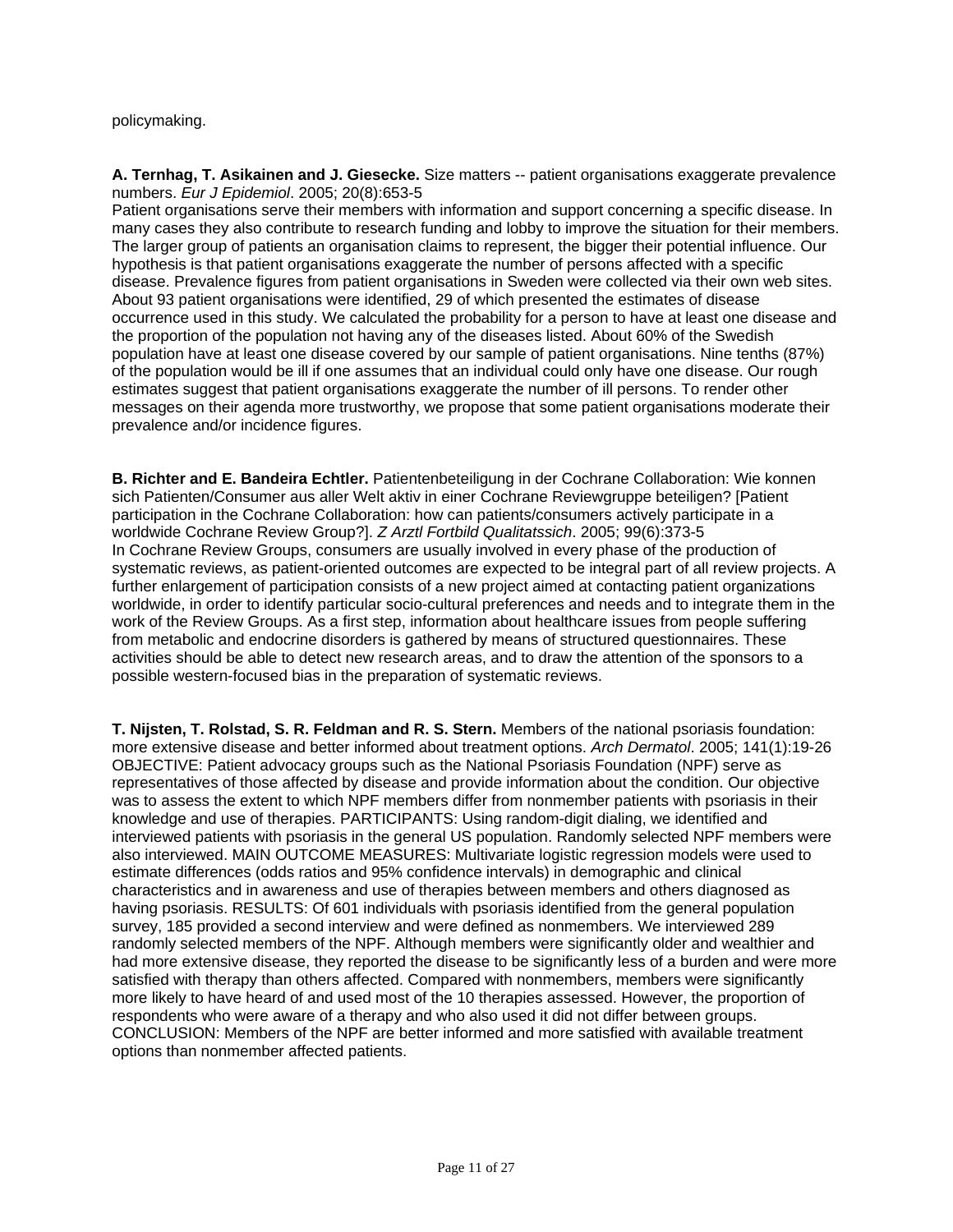**A. Garcia Sempere and J. J. Artells.** Organizacion, funcionamiento y expectativas de las organizaciones representativas de pacientes. Encuesta a informadores clave. [Organization, functioning and expectations of organizations representing patients. Survey of key informants.]. *Gac Sanit*. 2005; 19(2):120-6

OBJECTIVES: To explore patient organizations and their scope in terms of patient and user participation in decisions affecting their health. METHODS: Semi-structured questionnaire survey of key informants from 21 patient organizations. RESULTS: Most of the patient organizations were regional or national private organizations. Their main objectives include improving quality of life and representing the interests of patients and their families, developing information triage and dissemination activities, and providing additional services not offered by the public health service. The main methods of communicating with members were electronic mail, open meetings and forums. Most patient organizations considered health professionals to be the most important group of stakeholders. The sources of funding most frequently quoted were membership fees, public grants and contributions from the pharmaceutical industry. The most important factor for enhancing patient co-responsibility was considered to be involving patients in health care as a way to improve the quality of the heath services. The proposed future scenario that received the most support was the creation of a legal forum in which the patient's voice could be heard and demonstrably taken into account. CONCLUSIONS: Patient organizations can play an important role in providing patients and health professionals with information, promoting self care and improving the effectiveness of health care. These features require visible commitment by the health authorities to facilitate opportunities for patient decisions and choice within the system.

**B. Sang.** Choice, participation and accountability: assessing the potential impact of legislation promoting patient and public involvement in health in the UK. *Health Expectations*. 2004; 7(3):187-190 Recent legislation enabling increased patient and public involvement in health decision-making will increasingly interact with the maturing independent patient movement to open up accountability systems across healthcare. Lay people will develop new roles, building on learning from the independent advocacy sector, self management, and wider active participation. Inevitably, this means a profound cultural challenge for healthcare organizations, and for citizens, as they begin to understand the implications of the new policies, including patient choice.

**D. Pink and C. Prior.** Long-term condition ideas. Power to the people. *Health Serv J*. 2004; 114(5917):16-7

We are on the brink of a revolution in patient involvement, but partnerships involving the NHS and support groups must keep pace with 'patient power' if people with chronic medical conditions are to get the best services

**A. Nelis, G. De Vries and R. Hagendijk.** 'Stem geven' en 'publiek maken': Wat patientenverenigingen ons kunnen leren over democratie. *Krisis*. 2004; 5(3):25-40

This paper offers a pragmatist interpretation of the role of patient organizations in public debates about medical-ethical issues. Analyzing the role of Parkinson disease societies in the United Kingdom and the Netherlands in recent stem-cell debates, we argue that interpretations based on models of democracy that focus on deliberation and inclusion fail to single out the exclusive role of patient organizations. These models welcome patient organizations in democracy because of their role in representing and giving voice to people who are at danger of being excluded from the democratic processes. Patient organizations use a variety of techniques not available to the medical professionals. These techniques are analyzed along lines set out by Latour in his seminal work in science studies. (edited)

**E. Mezza, G. Soragna, V. Consiglio, S. Putaggio, M. Burdese, E. Maddalena, M. Bravin, M. Gai, D. Motta, F. Tattoli and G. B. Piccoli.** Asclepiad's cock: a patient-physician association is a useful tool for educational programs in nephrology, dialysis, and transplantation. *Transplant Proc*. 2004; 36(9):2546-9 BACKGROUND: The negative impact of the mass media, the lack of information, and the request for indepth knowledge are the basis for the present need for educational programs on transplantation, brain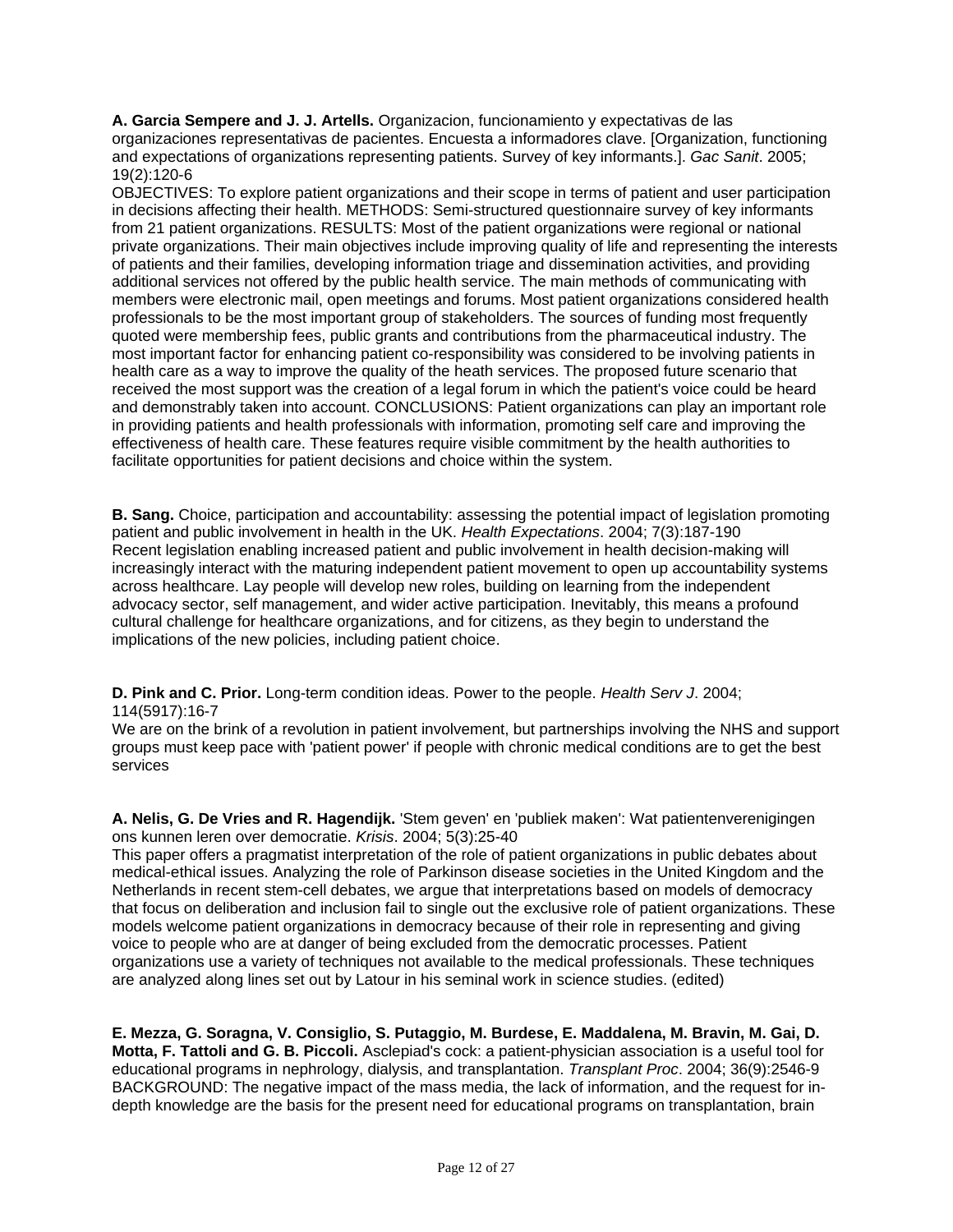death, and chronic kidney diseases end-stage renal disease; (ESRD). The aim of the present article was to critically review the activities performed by Il Gallo di Esculapio, a nonprofit association, in the education on the different phases of ESRD. The associates are physicians and patients, and the activities are integrated institutionally. METHODS: This report is a narrative review of the material produced and performed by Il Gallo di Esculapio ONLUS in 1996-2004. RESULTS: The two main activities developed were book writing and an educational program. Eight books for patient education were written on different aspects of dialysis, transplantation, and ESRD. Most were designed as theses of the Medical School. Cooperation with patients was important in all cases and fundamental for the collection of interviews. EDUCATION: A 4-hour educational program on transplantation started in 2000-2001 (1 high school was involved). The checklist originally included only transplantation and organ donation, but progressively gave space also to dialysis, ESRD, and social health care problems. In 2003-2004 the program involved 67 high schools. The association coordinated progressive patient involvement. CONCLUSION: Small, nonprofit patient-physician associations linked with the University allow enrolling resources for educational activities to often-neglected parts of the medical profession.

**A. M. Fabius, K. C. Cheung, C. J. Rijcken, C. H. Vinkers and H. Talsma.** Direct-to-consumer communication on prescription only medicines via the internet in the Netherlands, a pilot study. Opinion of the pharmaceutical industry, patient associations and support groups. *Pharm World Sci*. 2004; 26(3):169- 72

OBJECTIVE: Investigation of the current application of direct-to-consumer (DTC) communication on prescription only medicines via the Intemet in the Netherlands. METHOD: Questionnaires were sent by email to 43 Dutch innovative pharmaceutical industries and 130 Patient Association and Support Groups (PASGs). RESULTS: In this pilot study, the response of the pharmaceutical industry was rather low but the impression is that they were willing to invest in DTC communication. The majority of the websites of PASGs did not link to websites of pharmaceutical companies. The PASGs had no opinion whether patients can make a good distinction between DTC advertising and information on websites of the pharmaceutical industry nor about the quality. PASGs did not think unambiguously about the impact on the patient-doctor relationship. CONCLUSION: The impact of DTC communication on prescription only medicines via the internet is not yet clear in the Netherlands.

**P. J. M. v. de Mheen and J. Kievit.** Response to "Patient organisations should also establish databanks on medical complications". *Journal of Medical Ethics. Vol*. 2004; 30(6):609-610

Comments on the article, "Patient organisations should also establish databanks on medical complication," by D.O.E. Gebhardt (2003). The author pleads for patient organisations to establish databanks on medical complications. Given the references and the lack of argumentation, there is substantial danger of misinterpretation of the current situation, which in turn may frustrate the process of increased transparency. We would therefore like to respond to this by giving background information and reasons for some of the choices that were made with respect to the registry of complications mentioned by Gebhardt. First, a distinction needs to be made between an error and an adverse outcome, which are often confused. Secondly, with respect to confidentiality, this is relevant in particular for the initial years of such a registry during which it is thoroughly tested and accuracy of the registration may vary widely between participants. Finally, what does the patient want? International research has shown that patients do not use public information on performance of hospitals or doctors for making a choice of treatment or hospital because, among other reasons, they do not understand and do not trust these data. Patients are more interested in the experience of doctors or hospitals to treat certain diseases or to perform certain operations, since the question they want answered is "What is the best place to go to for this type of problem?". It is essential that there is an increased mutual trust between the medical profession and patients' organisations that supports a combined effort to improve the quality and availability of patient information. Such initiatives will benefit both patients and doctors and are too important to be frustrated by references to "powers that must be kept under control". (PsycINFO Database Record (c) 2007 APA, all rights reserved)

**V. Rabeharisoa.** The struggle against neuromuscular diseases in France and the emergence of the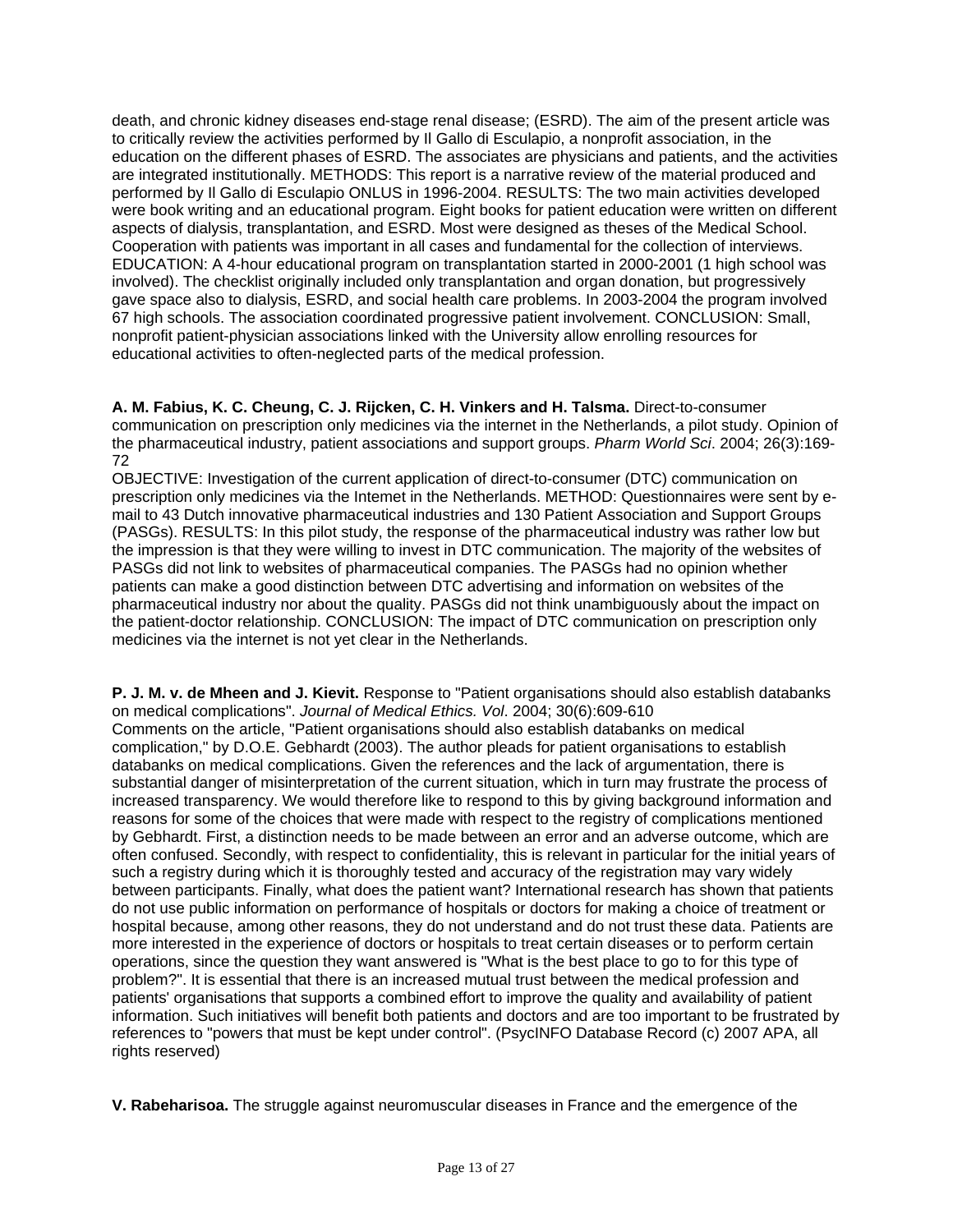"partnership model" of patient organisation. *Soc Sci Med*. 2003; 57(11):2127-36 The past few decades have witnessed the increasingly active participation of patient organisations in research activities concerning them. They contribute substantially to the funding of scientific and clinical research. More importantly, certain patient organisations take strategic decisions concerning that research, and contribute to the production of knowledge on their diseases. In France, the AFM (Association Francaise contre les Myopathies-French Muscular Dystrophy Organisation), is a striking illustration. The paper argues that the model of the AFM's engagement in research-the "partnership model"-is original insofar as it renews the power relations between patients and professionals found in two classic models: the "auxiliary model" and the "emancipatory model". Based on a long-term study of the French Muscular Dystrophy Organisation, this "partnership model" is characterised and its implications discussed in three respects: the possible generalisation of the mode of relations it establishes between patients and professionals; its effects on the steering of research; and its consequences for the dynamics of patient organisations movements.

**M. A. Balinska.** Vaccination in tomorrow's society. *Lancet Infect Dis*. 2003; 3(7):443-7 An international workshop organised by the Merieux Foundation with the co-sponsorship of Aventis-Pasteur and the European Vaccine Manufacturers (Annecy, France; Feb 26-28), assembled policy makers, paediatricians, and journalists as well as representatives from industry, patient advocacy groups, research agencies, international organisations, non-governmental organisations, and coalitions to discuss "vaccination in tomorrow's society: new information pathways". The purpose of the workshop was to identify problems inherent to the social acceptance of vaccination, and ways of enhancing information sources and exchange of data. The discussions revealed three key areas for action: improving benefit and risk assessment tools, attentiveness to public concerns, and education and timely information for health-care professionals. For all these areas, it was agreed that greater financial and human resources commitment is needed.

**E. M. Vogt.** Effective communication of drug safety information to patients and the public: a new look. *Drug Saf*. 2002; 25(5):313-21

Recent parallel developments in the fields of medicine and the social sciences are providing us with new insights and resources that have the potential for improving the effectiveness of drug safety communication and decision-making. These developments include medicine's new look at patient safety with its emphasis on complex adaptive systems, education's new appreciation for learning as an internal change process and risk communication's evolving recognition that relevant knowledge may not be the exclusive property of 'experts'. Eight principles are drawn from this analysis: there cannot be a safer drug until there is a safer system;all stakeholders are equal partners and have an equal voice in all deliberations;paternalism must be eliminated;the expertise for determining acceptable benefit and risk is dispersed throughout society;patients and all stakeholders serve as both teachers and learners;all stakeholders are involved in the identification of their learning needs, processes and evaluation of outcomes;in a complex adaptive system all individual actions are interconnected and;patients must be involved in the continuous feedback and redesign of the evolving drug safety information system. The conclusion is that we are not asking the right questions; 'what information should we communicate?' and 'how do we communicate more effectively?' should be reframed to ask 'how do we provide an equal voice for patients with the other stakeholders in the determination and communication of benefit-risk information?' Some patients are not waiting. The International Alliance of Patient Organizations (IAPO), the Database of Individual Patient Experience (Dipex) and the Self-Help Group Clearinghouse are examples of international patient driven efforts to actively participate in their own care. The author suggests that the emerging discipline of inter-active management can contribute methodologies for creating citizenship models to generate the collective wisdom and translate it into action. A future research agenda calls for creating new models of public accountability that support these evolving systems of engaging the entire community in benefit-risk determination, communication and management.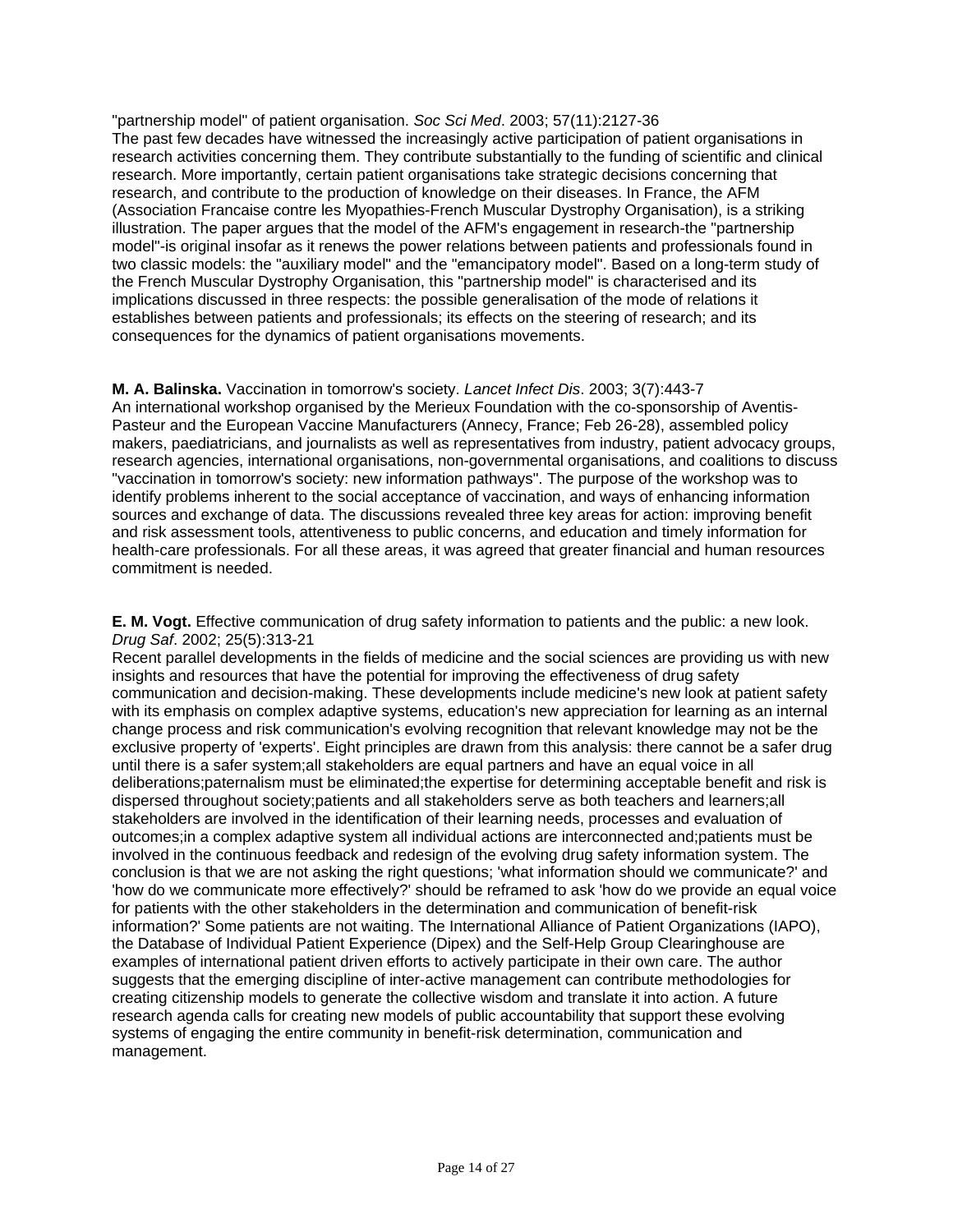**J. Legemaate.** The development and implementation of patients' rights: Dutch experience of the right to information. *Med Law*. 2002; 21(4):723-34

Many initiatives have been taken to advocate, develop and emphasize patients' rights. The existence of legislation, case law or charters in the area of patients' rights does not guarantee that these rights are or will be successfully implemented in everyday practice. The implementation of patients' rights requires specific actions and expertise. It is important to develop strategies to enhance the successful implementation of patients' rights. This is illustrated by using the example of the developments in the Netherlands regarding the patient's right to information. This development shows that legal interventions, such as legislation, will always have to be embedded in and/or supplemented by non-legal policy measures. This calls for a broad and well-considered implementation policy, including items at various levels (legislation, patient and patient organizations, health providers and health institutions, contextual conditions). Such a strategy calls for a multidisciplinary approach, involving input from the areas of law, ethics, medicine, the sciences etc.

**E. Lecimbre, R. Gagnayre, A. Deccache and J. F. d'Ivernois.** Le role des associations de patients dans le developpement de l'education therapeutique en France. [Role of patient associations in the development of therapeutic education in France]. *Sante Publique*. 2002; 14(4):389-401 The aim of this survey conducted among patient associations is to define the role and the position that they have with regard to the development of therapeutic education in France. 124 associations were solicited (out of over 500 existing), and 68 replied. 17 indicated that the survey was not relevant for them. 51 answered the 43 questions related to the conception and implementation of educational programmes, their goals and objectives, the choice and selection of educational activities, the target audiences and pedagogical principles of reference. The results obtained demonstrate the predominance of informational activities and psychological support. The responding associations declared that sometimes they conduct educational activities which rather resemble informational activities. Only three associations declared having Implemented and managed formalised educational programmes based on pedagogical methods. The aims and objectives most frequently targeted were focused on increasing the patients' knowledge on their disease and its treatment. These educational programmes are usually delivered by members of the association's office staff. However, overall most of the responding associations indicated that it is relatively difficult to provide precise data on the pedagogical methods of the activities undertaken. In light of the results, it is therefore necessary to consider the totality of the activities conducted by the associations as a mechanism for building educational resources in which the place of formalised educational programmes remains marginal, even quasi-absent, for the moment. Associations believe that patient education is an important issue for their development. It is highly likely that the emergence of such programmes will only be possible if the associations show some degree of autonomy in relation to the health care sector and assert a point of view specific to patients, above and beyond that of health care users.

**A. van der Zeijden.** The patient rights movement in Europe. *Pharmacoeconomics*. 2000; 18 Suppl 1(7-13 Phrases such as 'patient centred healthcare' and 'putting patients first' are becoming common in healthcare discussions in Western society. This makes patient rights an issue. Patient rights are nothing but a modification of general human rights. These have been established in several international documents, such as the main articles of the Standard Rules (resolution 48/96) of the United Nations and the Principles of the Rights of Patients in Europe, which includes a model for a Declaration on the Rights of Patients. What is involved in understanding a patient in the patient rights movement? Patients, seen as people with a long term medical condition, have a relationship with illness which is different from that of healthy people. If we really wish to include this perspective in our discussions and dealings with patients, we have to listen to the patient and the patients' organisations. This approach respects the right of the individual patient to be treated as a human being, but is also about the right of their organisations to be involved in policy-making and decision-making processes at every level. In order to acquaint readers with the main actors in the patient rights movement in Europe, this article discusses the viewpoint of the chronically ill on healthcare, as well as the role of patients' organisations in representing that viewpoint to the healthcare system, providers and society in general.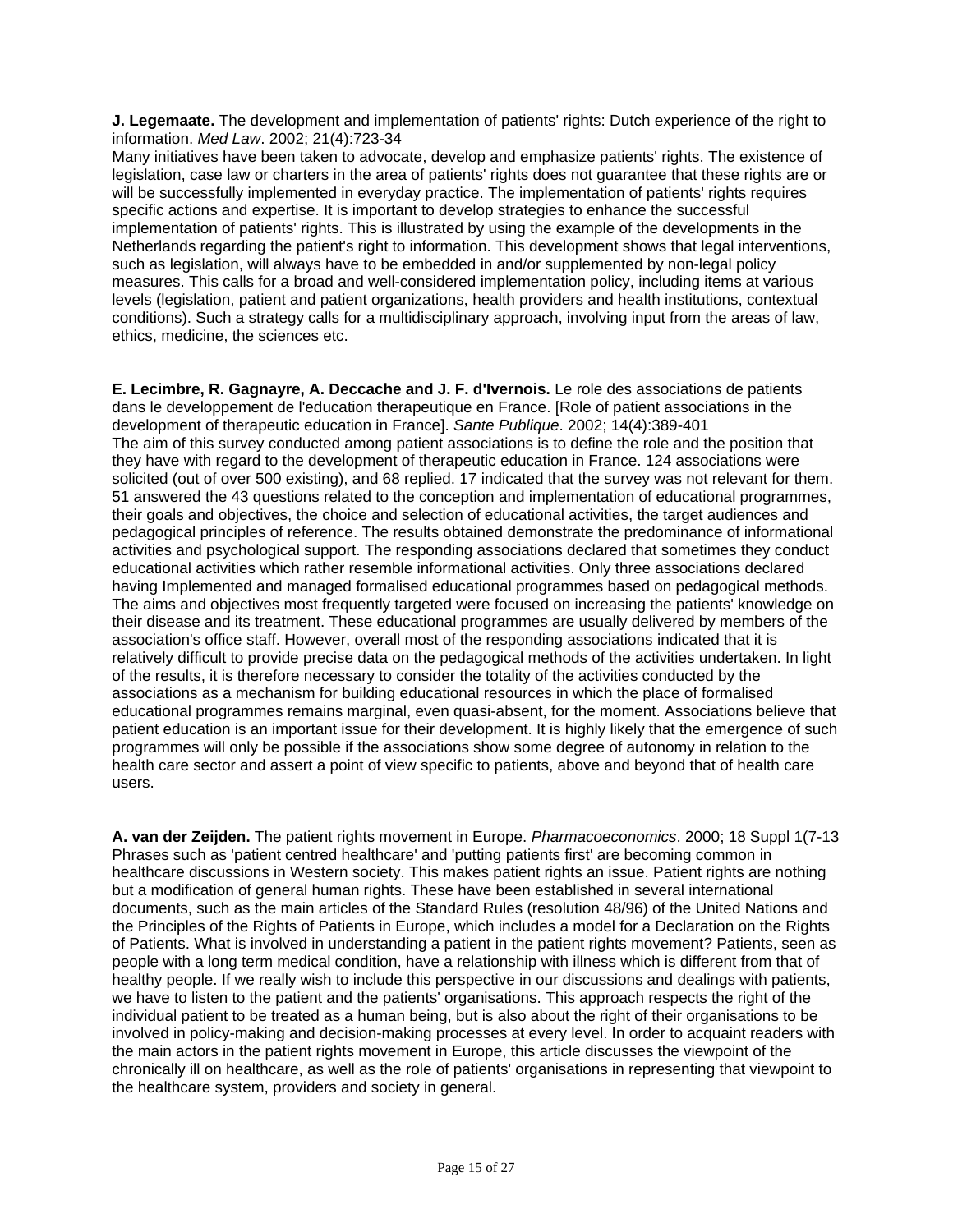**P. Laredo and B. Kahane.** Research policies and organizational choices of the AFLM (French patient association on cystic fibrosis). *Sciences Sociales Et Sante*. 1998; 16(3):97-128

This article deals with the involvement in research of the French patient association on cystic fibrosis and distinguishes two phases. In a first phase, the adoption of a classical approach to the management of public research was successful in creating a dedicated scientific community. It also drove to a progressive diversification of types of research activities. Four types have been identified which require, in order to progress towards therapies, different forms of support by the Association. This diversification entails new requirements for the management of its research effort by the association, for weighing the relative importance given to each type, for the definition of the forms adapted to each action and for their real time monitoring. This has driven the Association to rethink its organisation, thus defining a new approach which departs from both the public and industrial models of research management.

**I. C. Linse.** The patient union: a partner in Dutch patient education. *Patient Educ Couns*. 1996; 28(1):57- 67

This article is a review of the principles, values and activities of the Dutch patient unions. Attention is paid to the historical development of the patients' organizations in the Dutch policy, the activities, patients expertise and their perspective, and the content of the patient education by the patient unions. Furthermore the obstacles and prerequisites in the cooperation between patient organizations and health care providers are described. Also the way of cooperation of patient organizations in the patient education activities in health care institutions is presented. Conclusions are drawn on the advantages of the role of patient unions in Dutch patient education.

**J. C. M. van Haastregt, L. P. de Witte, S. J. Terpstra, J. P. M. Diederiks and et al.** Membership of a patients' association and well-being: A study into the relationship between membership of a patients' association, fellow-patient contact, information received, and psychosocial well-being of people with a neuromuscular disease. *Patient Education and Counseling. Vol*. 1994; 24(2):135-148 Studied the relationship between membership in a patients' association, information received, fellowpatient contact, and psychosocial well-being. Data were collected from 349 people with myotonic dystrophy and spinal muscular atrophy. 201 Ss were members of a patients' association for people with a neuromuscular disease. No direct relationship was found between membership in the patients' association and well-being. Membership was positively related to the number of fellow patients with whom a S had personal contact and to the amount of information received about the disease and related factors. Having personal contact with more fellow patients was related to better well-being in the Ss who had a relatively low level of physical functioning. There were no indications that receiving information led to better well-being. (PsycINFO Database Record (c) 2007 APA, all rights reserved) DOI: doi:10.1016/0738-3991%2894%2990007-8

#### **PART I I**

**M. Naiditch.** Patient organizations and public health. *Eur J Public Health*. 2007; 17(6):543-5

**I. van Bennekom Stompedissel.** Patient organizations and prevention in the Netherlands. *Eur J Public Health*. 2007; 17(6):545

**European Federation of Pharmaceutical Industries and Associations**: EFPIA code of practice on relationships between the pharmaceutical industry and patient organizations.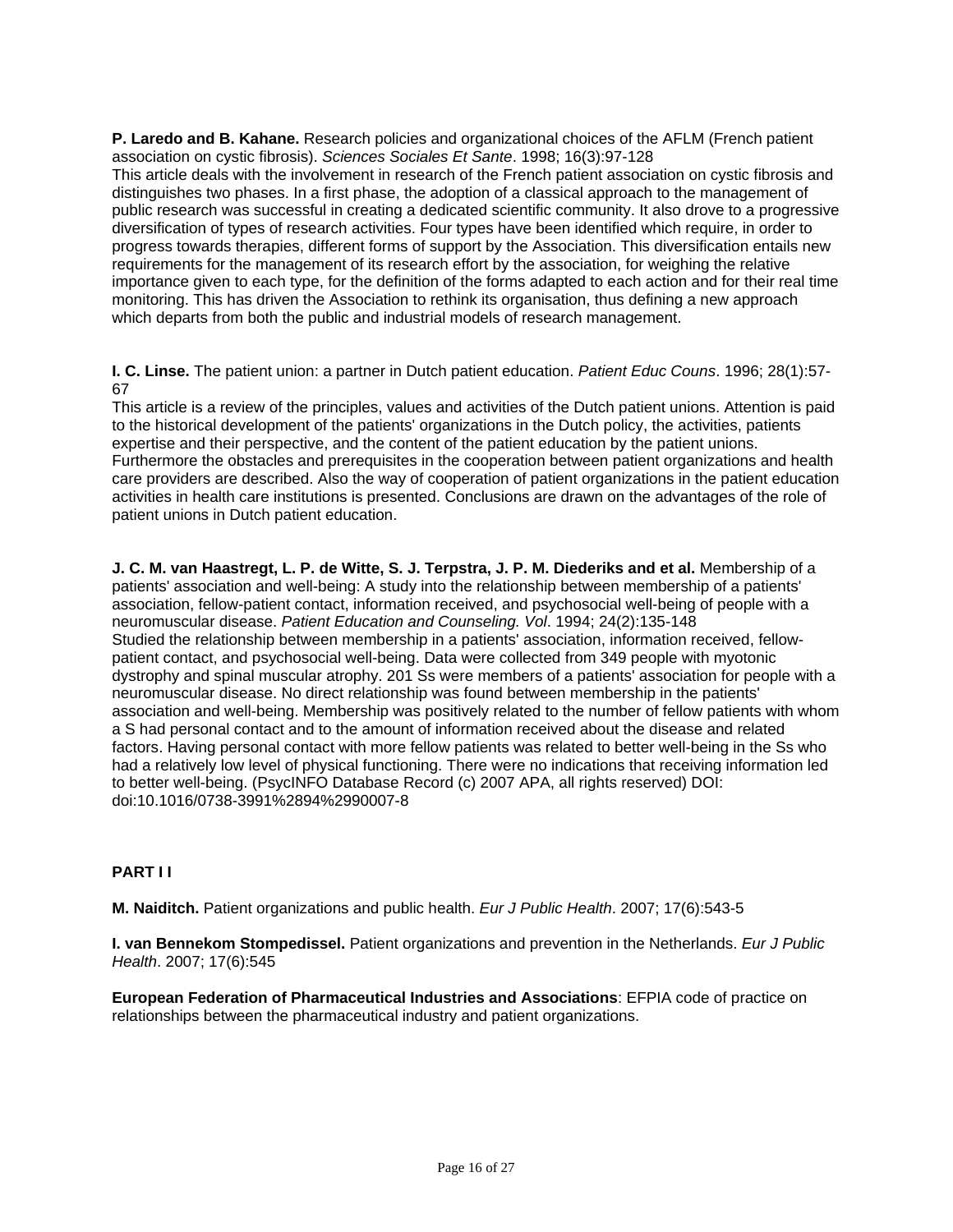...............................................................................................................

# ............................................................................................................... **Viewpoints**

#### Patient organizations and public health

#### Introduction

In a stimulating paper in the British Medical Journal,<sup>1</sup> Show and Baker described the turmoil produced 15 years ago in the medical profession by what has since then been coined the 'expert patient'; a patient whose specific knowledge about his disease challenges the power of the medical profession to decide alone the nature and the way his care should be organized. Several alternative models of the clinical encounter have emerged, focusing on the ability of a patient to cope actively with his disease, and emphasizing the 'patient empowerment' which is facilitated by the specific knowledge which the patient draws from his experience.<sup>2</sup>

A 'patient collective identity' sometimes emerges from the experiences shared between members of the same disease group. Patient organizations (POs) have been a strong factor in shaping these identities. As a recent special issue of Social Science and Medicine shows, some of these POs have got involved in activities (e.g. medical research or health planning) previously considered a professional prerogative.<sup>3</sup>

The community of public health researchers has not yet fully appreciated the impact these developments may have on their activities. While a recent viewpoint in this Journal seems to reflect a certain awareness of this 'blind spot', when it acknowledges the fact that 'a new partnership to involve the whole society in reorienting health policies' is necessary,<sup>4</sup> POs are not mentioned as potential stakeholders.

# Dynamics of patient organizations

Sharing patients' experiences with a specific disease has been the basis of the action of many POs. Until the 1980s, POs were frequently dominated by professionals in their boards or scientific councils, so they lacked the capacity to develop specific knowledge and shape their actions autonomously. Two sets of closely related factors can be considered as major drivers towards a better institutional recognition and autonomy.

The first, fuelled by various crises (Bovine Spongiform Encephalitis), scandals (contaminated blood; asbestos) and controversies (Genetically Modified Organisms), is linked to the perception by the public of growing health threats. These threats cast doubt on the capacity of scientists, health professionals and politicians to frame the political decision process. Building on the perception that voices from all stakeholders were necessary ingredients to fuel a more open and transparent decision process, POs claimed the recognition of their specific form of expertise.<sup>5</sup>

Their political ability to put patients' expectations at a higher level in the political agenda was facilitated by a second factor linked to the evolution of democratic societies: a growing individualism which entitles each consumer to take responsibility for decisions impacting on his life. Long before POs began their fight for more autonomy, core health institutions had started to take these elements into account: Successive European regulations since 1948 have promoted patients as partners, raising them to the same (formal) level of responsibility as professionals and regulators, while setting out some principles and instruments to implement this new policy.6 In 2000, the fifth recommendation of the ministerial council of the European Union stipulated that 'consumers and patients should participate in the process of defining goals for the health system'.

## Patient association involvement in the fields of research and health care policy

POs' involvement in biological and clinical research offers a first striking illustration of their expanded role. Not only have POs sometimes influenced the process of research, but also decision making on research. In France, in the context of the AIDS epidemic, by creating a new balance of power between patients and professionals, POs succeeded in redesigning the methodology of clinical trials in order to take into account patients' disease experiences and rights. Considered as 'new experts', they were active partners in the selection of the population to be included in trials.7 In the United States, the 'Women's coalition for breast cancer', in order to tackle the

medical uses of oral contraceptives, had a critical role in the launching of randomized clinical trials, and continues to be active in the controversies related to their results. In the field of rare diseases, research design and orientation were directly tackled by POs: Rabeharisoa has shown how the French Association against Neuromuscular Diseases, boosted by their fund raising capacity, turned the research community in another direction. This was called a 'distributed knowledge acquisition process' in which each partner recognizes and gives equal value to the specific knowledge of the other.<sup>8</sup>

It is worth paying attention to two elements. First, while working with professionals, patients have demonstrated their ability in assessing, formalizing, staging and distributing knowledge drawn from their specific experiences. Also, in parallel with their fight for 'patients' rights', they have challenged medical practices such as diagnostic processes, medical consultations and the side-effects of drugs. So today 'lay expertise' can be described as a 'body of hybrid knowledge in-between patients' experience and professionals' expertise'.<sup>8</sup> Secondly, in various institutions, we are witnessing the development of initiatives aimed at integrating patients' experiences and knowledge into experts' groups. In France, the non-governmental drug agency investigates and circulates patients' experiences on drugs and therapeutics, while HAS (the French agency equivalent of the British NICE) involves PO representatives in groups working on clinical recommendations, hospital certification or clinical paths for chronic conditions.

What remains a partly open question is why POs sometimes succeed in establishing patients' authority and legitimacy vis-a`-vis the medical and political arena, and sometimes not. Why were they able to strongly impact the organization of health care for neuromuscular diseases and cystic fibrosis, as it happened in France, and has their influence tended to be weaker in the field of cancer?

## Patient associations, collective interest and equity

Alongside their traditional role, POs also act as 'mediators' between the various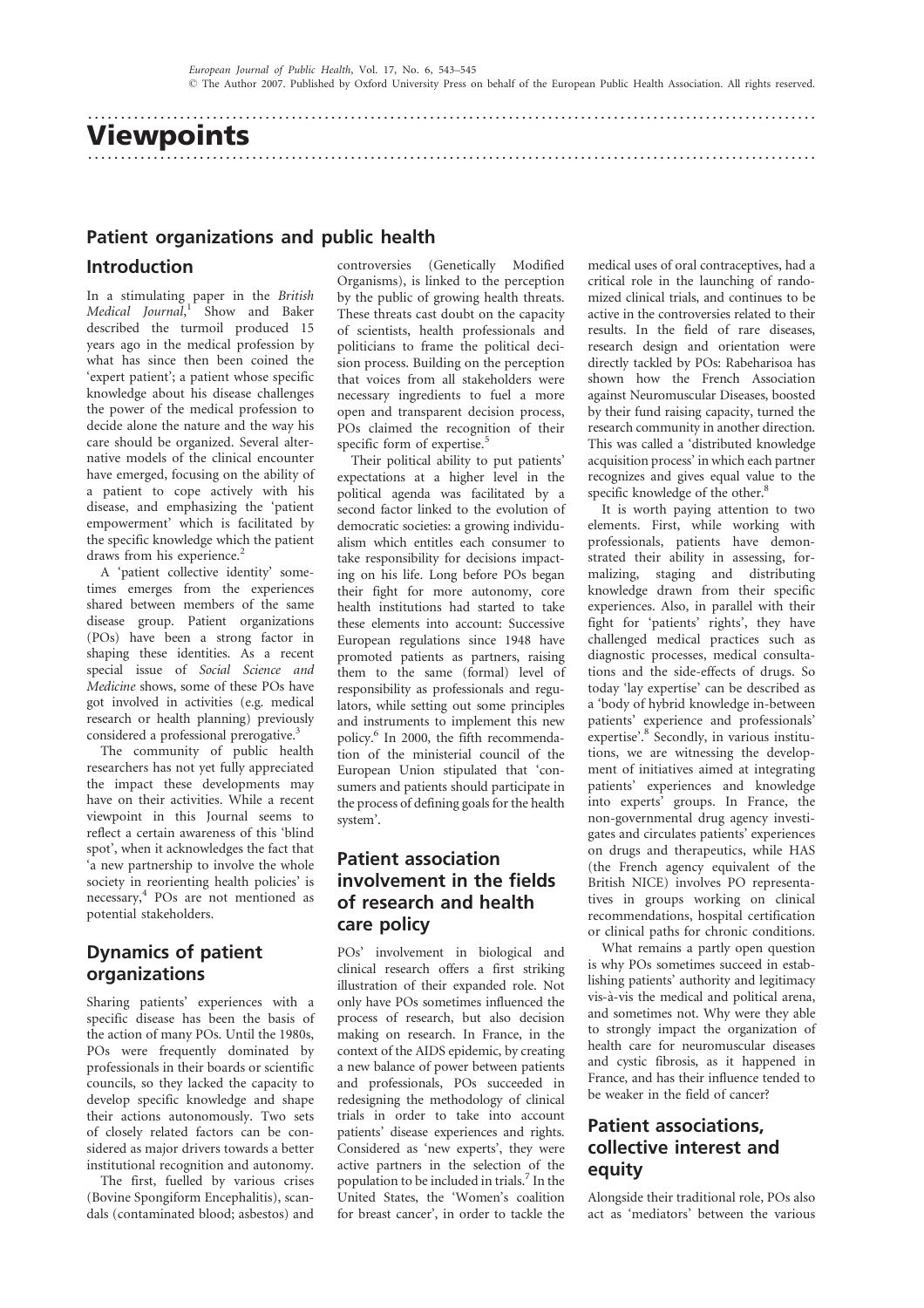actors involved in the 'war against disease', endorsing new social responsibilities and gaining political leverage for negotiations with decision makers.

European coalitions of POs represent a powerful instrument not only in sharing collective knowledge between national POs, but also in their effective voicing of citizens' claims at a European level. By mobilizing public opinion in favour of research, EURORDIS, the patients' coalition for rare diseases, succeeded in passing the European Orphan Drug Act. It was also a key player in the development of an effective market approach, gaining the support of pharmaceutical firms for setting up medical trials involving patients and their representatives.<sup>8</sup>

Coalition formation among different patient groups also offers a pragmatic answer to the following ethical issue: how can a specific organization, which captures resources to the detriment of others, act in order to represent common interests? Other examples are the mobilization of NGOs leading to AIDS treatment access in developing countries in which POs had an important role,<sup>5</sup> and the 'European patient forum' acting as a powerful lobby in Brussels. In France, a coalition (CISS) brought together organizations of patients, disabled, consumers and the elderly in a joint fight for a 'consumer and patient oriented health information system', the creation of a specific indemnity process for people having experienced adverse health events, and the development of a more effective hospitals risks management process.<sup>10</sup>

So one of the more robust results is that POs are not only to be considered as powerful resources in shaping patients' strategies to face the consequences of their illness, but also as major instrument to help them organize their life as citizen or consumer.

## What can public health learn from these facts?

Some public health researchers, facing issues involving competing sources of evidence and heterogeneous public expectations, may be willing to move toward new methods allowing 'lay people' more power in the research process or in designing public health programmes. But others may be reluctant to do so for two reasons.

First, the institutions informing and framing the decision-making process were always professionally led and staffed by experts. So it seemed inappropriate to involve the wider community of citizens, as public judgement was considered to be influenced by misunderstandings, prejudices, emotions or self-interests. The fact that the decision-making process requires the weighing up of information of a specialized and technical nature, and often leads to potentially contentious priority choices, reinforced the opposition to lay involvement. Even in cases where the decision process incorporated the opinion of lay persons, it usually relied on methodological assumptions defined solely by health care professionals with no real direct lay input, thus potentially misrepresenting public opinion.

Secondly, experts may be reluctant because they do not know how to work with groups of patients in a problem solving perspective. The answer lies in the application of existing methodologies which have been built in order to help lay persons participate in a transparent, accountable and inclusive decision-making process, even if the latter involves complex and multifaceted issues, and competing pressures and interests. Examples of such methodologies include citizen's jury, Danish consensus conferences, deliberative conferences, and scenario framing. $^{11}$  As they require a complex approach that goes far beyond the provision of information or the solicitation of public opinion, they are not straightforward to set up, and success is not guaranteed.<sup>12</sup>

They share the capacity to allow participants to take a broader view of the issues at stake, because participants are provided with elements underpinning the trade-offs inherent in potential responses and solutions. So participants are brought in a position to engage collectively around the issues, to reflect on what they have been provided with, to weigh up information and data, to reason with the issues, and to refine their opinion through discussion with peers and experts. This is what transforms 'public opinion' into 'public judgement', and what fosters a genuine dialogue between professionals and lay people.

Researchers working on the quoted cases confirmed that it was precisely this kind of dynamic that made these experiments successful: in fields where professional expertise seemed previously unquestionable, when patient-specific knowledge was carefully embedded in the process of knowledge acquisition, they did contribute, together with the scientific expertise, creating a common knowledge and tracking new pathways for problem solving.

This happened also in the field of environmental health. The contamination of air by particles and the way it affects the population at large, with differentiated impacts across space and social groups, is a concern for public health experts. In parallel, a number of 'air crises' have shown the inadequacy of current conceptions of knowledge and of public action to provide adequate responses in terms of decision-making processes. In a recent paper, Brown et al. give an example of how minority activist groups, in their struggle to reduce pollution, tried to influence the decision-making process by creating a coalition with asthmatic patients. Building on the controversy about the role of external environmental factors in causing or triggering asthma and using as a 'moral argument' the socially unequal health impact of the distribution of particles, they set up a strong partnership with academic researchers and then succeeded in enforcing more stringent local but also national regulations. The research showed how their work on environmental factors lead to a collective form of illness experience in which minority people with asthma were able to make direct links with social determinants of their health.<sup>13</sup>

I am not saying here that all public health researchers should transform themselves into health activists, but only that the experiences cited may convey new understandings on how to build better research and design more efficient public health programmes by considering the unexplored creative capabilities of patients, consumers and citizens. While I am aware of the difficulties for many public health researchers in moving towards this kind of partnership with POs and community groups, as it represents a 'cultural shock', I believe they nevertheless should engage themselves in this direction, which has been efficient in other closely connected fields.

#### References

- Shaw J, Baker M. "Expert patient": dream or nightmare? Br Med J 2004;328:723–4.
- Coulter A. The autonomous patient ending paternalism in medical care. London: Nuffield Trust, 2002.
- 3 Patient organisation movements: Special issue. Soc Sci Med 2006;62:529–682.
- 4 Ricciardi W. Ten statements on the future of public health in Europe. Eur J Public H 2006;16:458.
- 5 Epstein S. The construction of lay expertise: Aid activism and the forging of credibility in the reform of clinical trials. Sci Technol Human Value 1995;20:408–37.
- 6 OECD. Evaluating public participation in policy making. Paris: OECD, 2005.
- 7 Barbot J. How to build an ''active'' patient? The work of AIDS associations in France. Soc Sci Med 2006;62:538–51.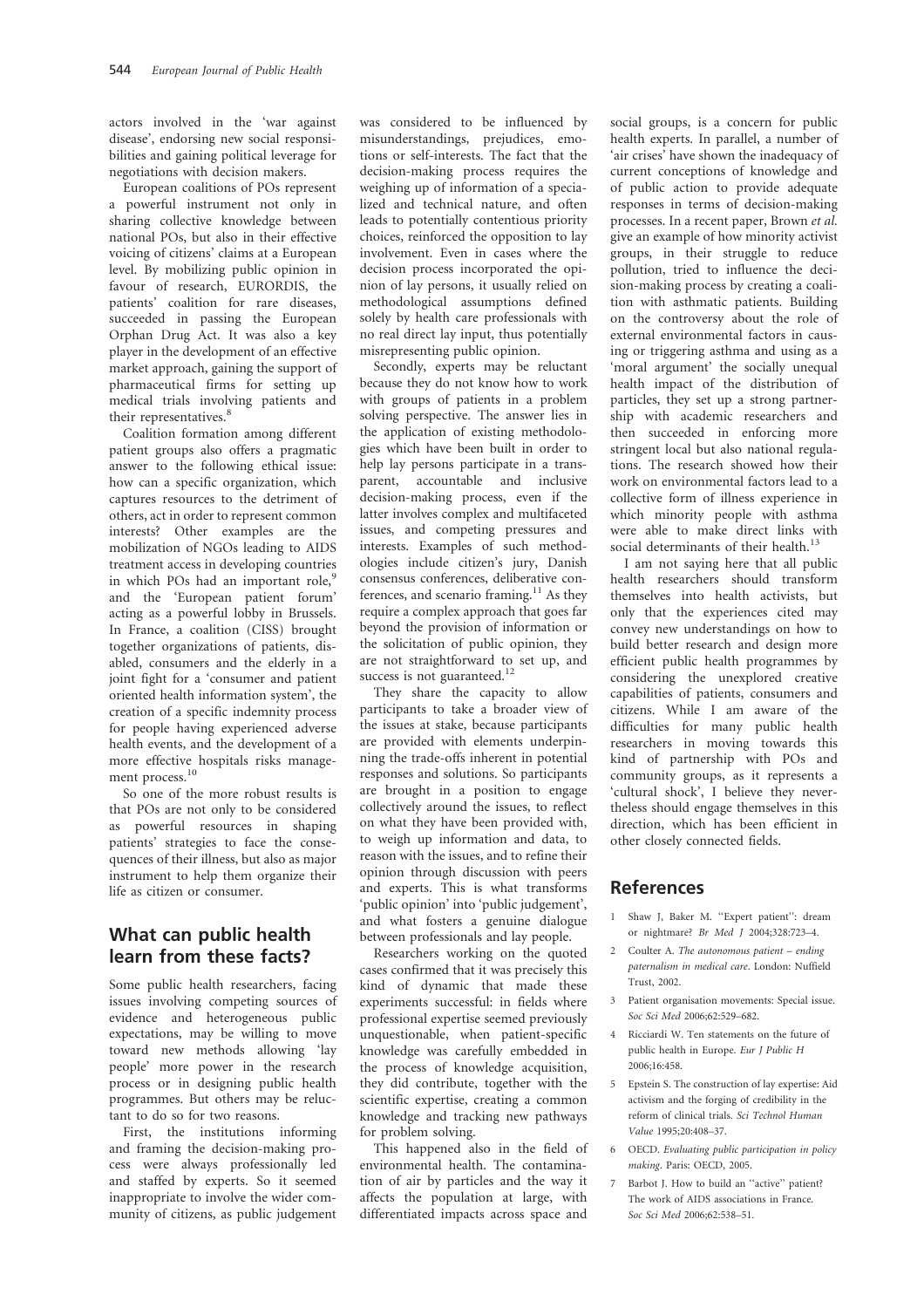- 8 Rabeharisoa V. The struggle against neuromuscular disease in France and the emergence of the partnership model of patient organisation. Soc Sci Med 2004;57:2023–34.
- 9 Dodier N. Leçons politiques de l'épidémie du SIDA. Paris: Editions CNRS, 2003.
- 10 Naiditch M. Utilisation stratégique de l'information médicale par une association de victimes. Se`ve 2006;12:83–95.
- 11 Rowe G, Frewer JL. A typology of public engagement mechanisms. Sci Technol Human Value 2005;30:251–90.
- 12 Abelson J, Gerlier Forest P, et al. Examining the role of context in the implementation of a deliberative public experiment: result from a Canadian comparative study. Soc Sci Med 2007;64:2115–28.
- 13 Brown P, et al. The health politics of asthma: environmental justice and

collective illness states. Soc Sci Med 2003;57:453–64.

M. Naiditch,

Denis Diderot University, Paris, France Correspondence: e-mail: naiditch@irdes.fr

doi:10.1093/eurpub/ckm105

#### Patient organizations and prevention in the Netherlands

The paper 'Patient Organizations and Public health by M. Naidtick' highlights the importance of patients' experiences and knowledge for health research and policy. The analysis also applies to developments in the Netherlands of the past 20 years, in which individual patients and consumers have founded hundreds of patients' organizations. Some of these are organized around a specific disease or illness; others focus on broader issues related to the position of patients and consumers, like information and quality of care. In the early nineties the need was felt for an umbrella organization. The Netherlands Patient and Consumer Federation (NPCF) was founded in 1992 to represent common interests at a national level, creating one voice on subjects such as patients' rights and access to care and public health programmes. The NPCF represents more than 3 million people: 3 million health care consumers. Jointly with its member organizations it promotes common interests towards influential parties in the field of healthcare, policy makers, healthcare providers, insurance companies as well as in the field of research. It develops and implements programmes to strengthen the position of the patient. Like other European

countries, the Netherlands is confronted by a number of autonomous trends and developments that affect and challenge the health care system such as: increasingly demanding citizens, rising public expectations, an ageing population and rapid technological changes. Furthermore, the Netherlands is facing increasing pressures in terms of cost containment and financing, access to services and the quality and sustainability of health care.

A sustainable society calls for a<br>stainable health care system. sustainable Therefore, it is necessary to innovate the health care system based on the needs and demands of citizens. It is those needs that the NPCF tries to identify and promote. The main question is: do citizens receive the care that meets their needs and demands? In every 'normal' market it is said that the customer is always right. This means that he receives a good product that meets his needs, and that he is being serviced to his satisfaction. The NPCF works on a long-term strategy on the position of consumers, in order for them to become the so-called third party in our health care system, or better still, the first party in the long run!

This strategy does not only apply to the patients' position in negotiating the cure and care packages of healthcare. The NPCF encourages investments in national preventive programmes and makes an appeal for including prevention in health insurance packages. It promotes patient participation in research and in the development of intervention strategies. Today, patient and consumer organizations are in a position to negotiate collective contracts with healthcare insurers not only to get a lower premium, but also to have preventive programmes included in the contracts.

The NPCF critically follows the political process and the health care research programmes from a patients perspective. Today, 'the patient' has become a respected and honoured participant in the political discussion and decisionmaking process in the Netherlands. This strong position can and will be used to promote improved treatment services as well as improved prevention services.

Iris van Bennekom-Stompedissel, Netherlands Patient and Consumer Federation P.O. Box 1539, 3500 BM Utrecht, The Netherlands e-mail: ivanbennekom@npcf.nl

doi:10.1093/eurpub/ckm106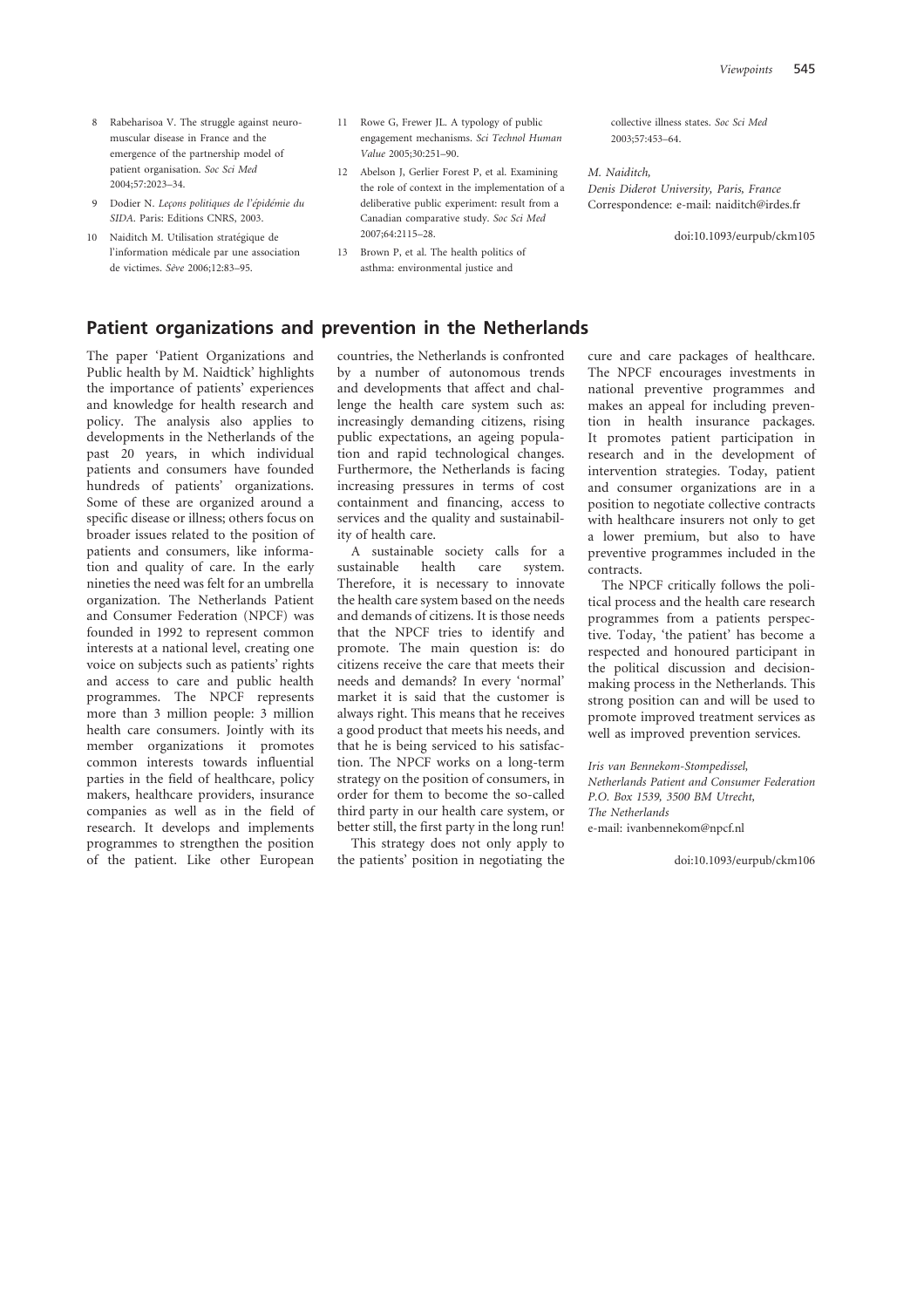

# EFPIA CODE OF PRACTICE ON RELATIONSHIPS

# **BETW E E N T H E PH A R M A C E U T ICAL I N D U S T R Y A N D**

# **P A TIENT ORGANI S A T I ONS**

Adopted by EFPI[A\\*](#page-19-0)

<span id="page-19-0"></span> \* As adopted by EFPIA Board on 05/10/2007.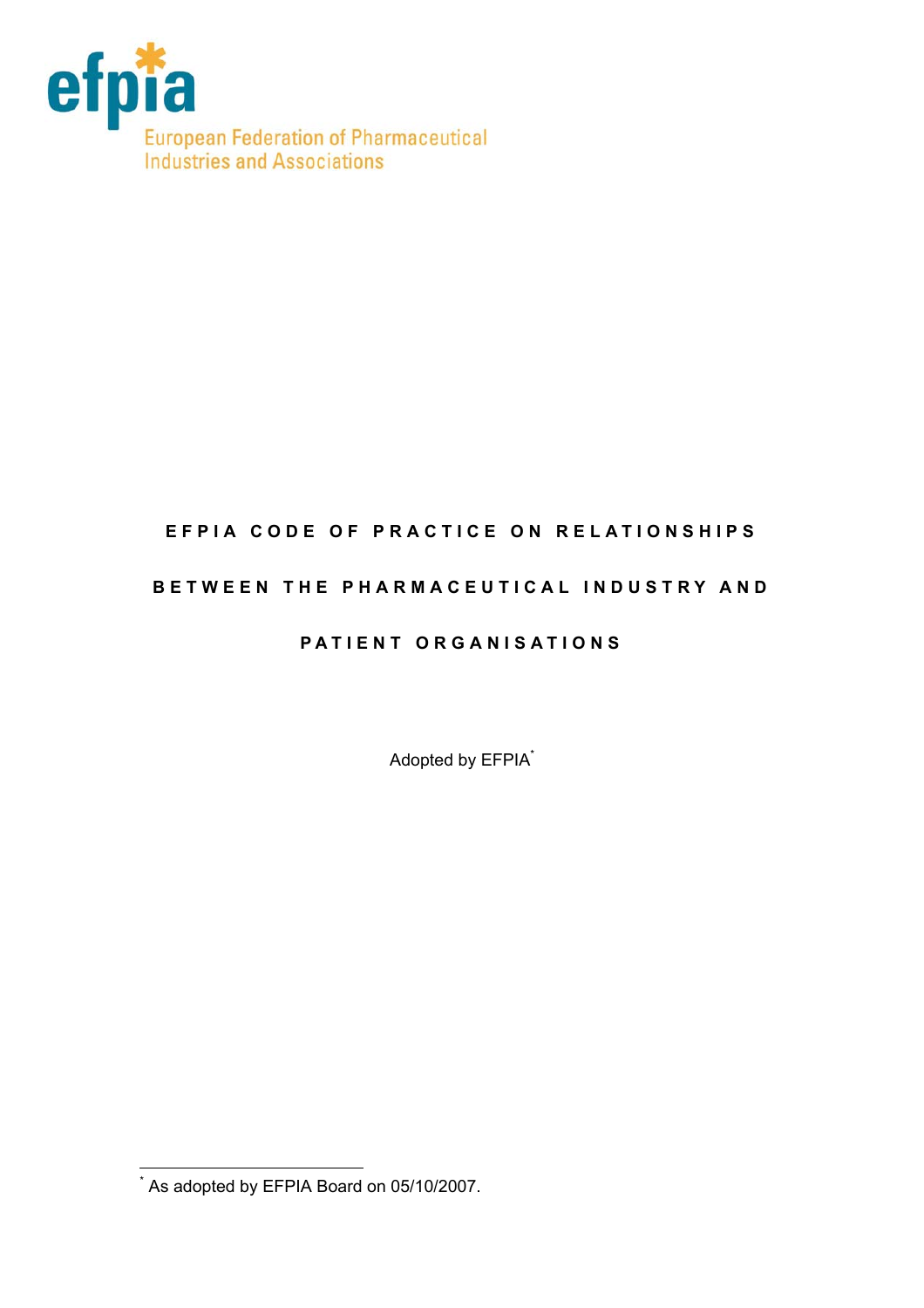#### **Introduction**

The European Federation of Pharmaceutical Industries and Associations (EFPIA) is the representative body of the pharmaceutical industry in Europe. Its members are the national industry associations of thirty countries in Europe and over forty leading pharmaceutical companies. EFPIA's primary mission is to promote the technological and economic development of the pharmaceutical industry in Europe and to assist in bringing to market medicinal products which improve human health.

The pharmaceutical industry recognises that it has many common interests with patient organisations, which represent and/or support the needs of patients and/or caregivers.

In order to ensure that relationships between the pharmaceutical industry and patient organisations take place in an ethical and transparent manner, EFPIA has adopted the EFPIA Code of Practice on Relationships between the Pharmaceutical Industry and Patient Organisations.

This Code builds upon the following principles that EFPIA, together with pan-European patient organisations, last updated in September 2006:

- 1. The independence of patient organisations, in terms of their political judgement, policies and activities, shall be assured.
- 2. All partnerships between patient organisations and the pharmaceutical industry shall be based on mutual respect, with the views and decisions of each partner having equal value.
- 3. The pharmaceutical industry shall not request, nor shall patient organisations undertake, the promotion of a particular prescription-only medicine.
- 4. The objectives and scope of any partnership shall be transparent. Financial and non-financial support provided by the pharmaceutical industry shall always be clearly acknowledged.
- 5. The pharmaceutical industry welcomes broad funding of patient organisations from multiple sources.

#### **Scope**

This EFPIA Code covers relationships between EFPIA member companies and their subsidiaries/contracted third parties and patient organisations which operate in Europe.

Patient organisations are defined as not-for-profit organisations (including the umbrella organisations to which they belong), mainly composed of patients and/or caregivers, that represent and/or support the needs of patients and/or caregivers.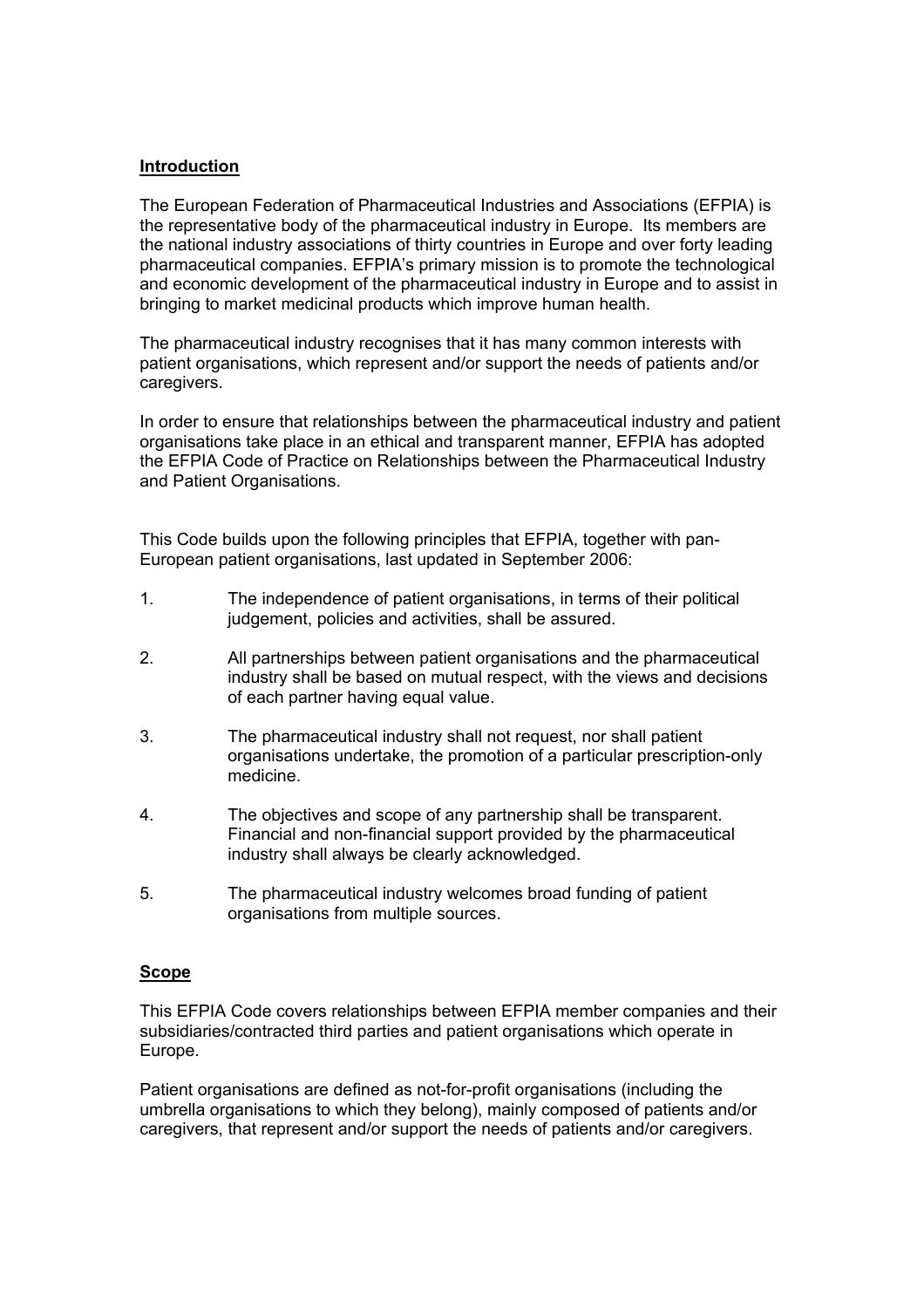#### **Applicability**

The EFPIA Code sets out the standards which EFPIA considers must apply. In a manner compatible with their respective national laws and regulations, member associations must adopt provisions in their national codes which are no less rigorous than the provisions contained in the EFPIA Code.

Pharmaceutical companies must comply with the following applicable codes ('Applicable Codes') and any laws and regulations to which they are subject:

1. If the company is located within Europe, the industry code of the country in which the company is located or, if the company is located outside Europe, the EFPIA Code;

#### AND

2. **a)** in the case of partnerships and activities taking place in a particular country within Europe, the industry code of the country in which the activity takes place; or

**b)** in the case of cross-border partnerships and activities, the industry code of the country in which the patient organisation has its main European location.

The requirements apply to activities or funding within Europe. 'Europe' as used in this EFPIA Code, includes those countries in which the EFPIA member associations' codes of practice apply.

The Applicable Codes that will apply must be specified in a written agreement between the company and the patient organisation. In the event of a conflict between the provisions of the Applicable Codes set forth above, the more restrictive of the conflicting provisions shall apply. For the avoidance of doubt, the term 'company' as used in this EFPIA code, shall mean any legal entity that provides funds or engages in activities with patient organisations covered by an Applicable Code, which takes place within Europe, whether such entity be a parent company (e.g. the headquarters, principal office, or controlling company of a commercial enterprise), subsidiary company or any other form of enterprise or organisation. 'Activity' as used above, shall mean any interaction covered by an Applicable Code, including the provision of funding.

#### **Provisions**

#### **Article 1 Non-promotion of prescription-only medicines**

EU and national legislation and codes of practice, prohibiting the advertising of prescription-only medicines to the general public, apply.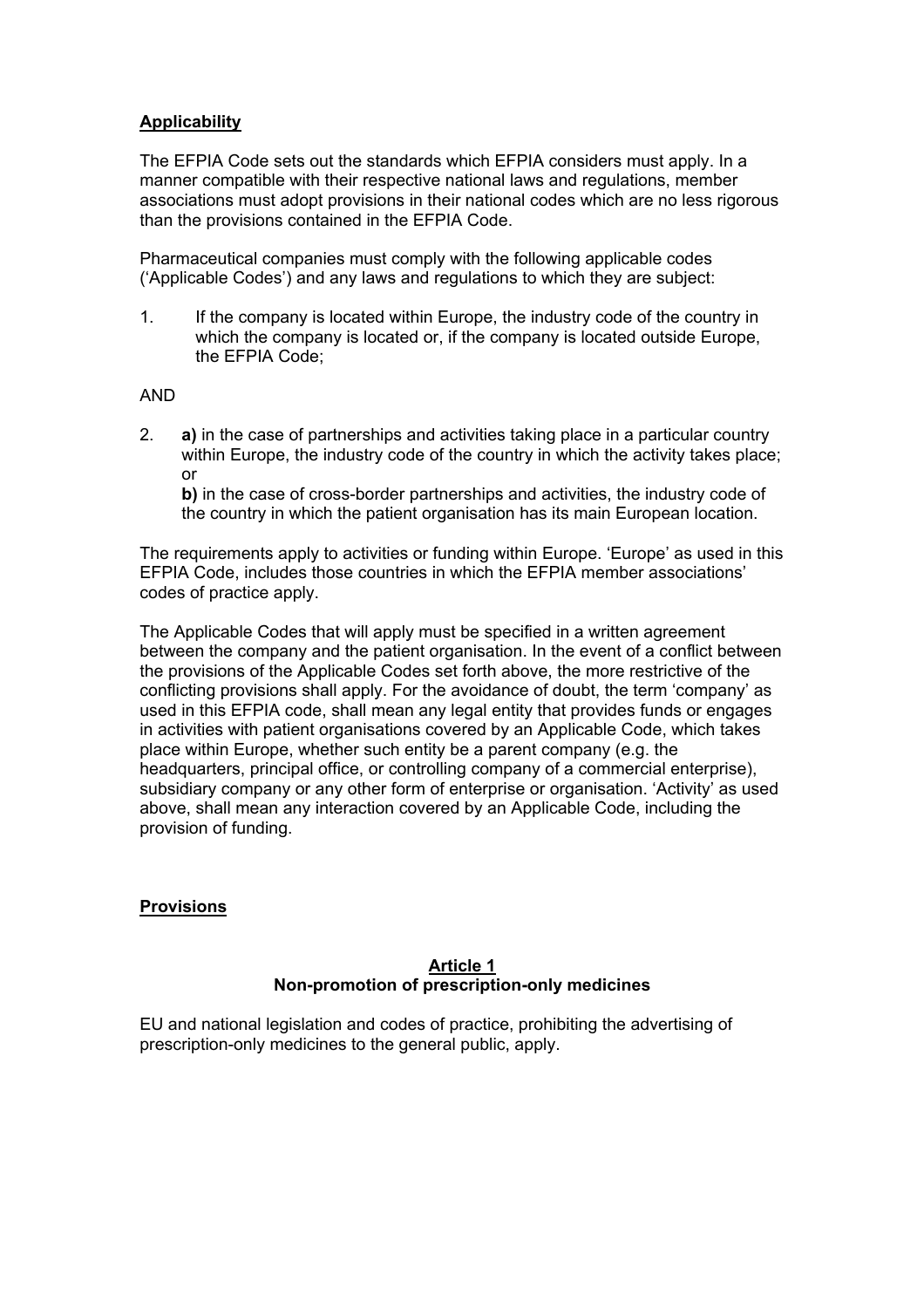#### **Article 2 Written agreements**

When pharmaceutical companies provide financial support, significant indirect support and/or significant non-financial support to patient organisations, they must have in place a written agreement. This must state the amount of funding and also the purpose (e.g. unrestricted grant, specific meeting or publication, etc). It must also include a description of significant indirect support (e.g. the donation of public relations agency's time and the nature of its involvement) and significant nonfinancial support. Each pharmaceutical company should have an approval process in place for these agreements.

A template for a written agreement is available in Annex I.

#### **Article 3 Use of logos and proprietary materials**

The public use of a patient organisation's logo and/or proprietary material by a pharmaceutical company requires written permission from that organisation. In seeking such permission, the specific purpose and the way the logo and/or proprietary material will be used must be clearly stated.

#### **Article 4 Editorial control**

Pharmaceutical companies must not seek to influence the text of patient organisation material they sponsor in a manner favourable to their own commercial interests. This does not preclude companies from correcting factual inaccuracies.

#### **Article 5 Transparency**

- a) Each company must make publicly available a list of patient organisations to which it provides financial support and/or significant indirect/non-financial support. This should include a short description of the nature of the support. This information may be provided on a national or European level and should be updated at least once a year. $1$
- b) Companies must ensure that their sponsorship is always clearly acknowledged and apparent from the outset.

 $\overline{a}$ 

<span id="page-22-0"></span> $<sup>1</sup>$  The provision of the information required in article 5a must be made for the first time by member</sup> companies no later than the end of the first quarter of 2009 (covering activities commenced as of or ongoing on 1 January 2008)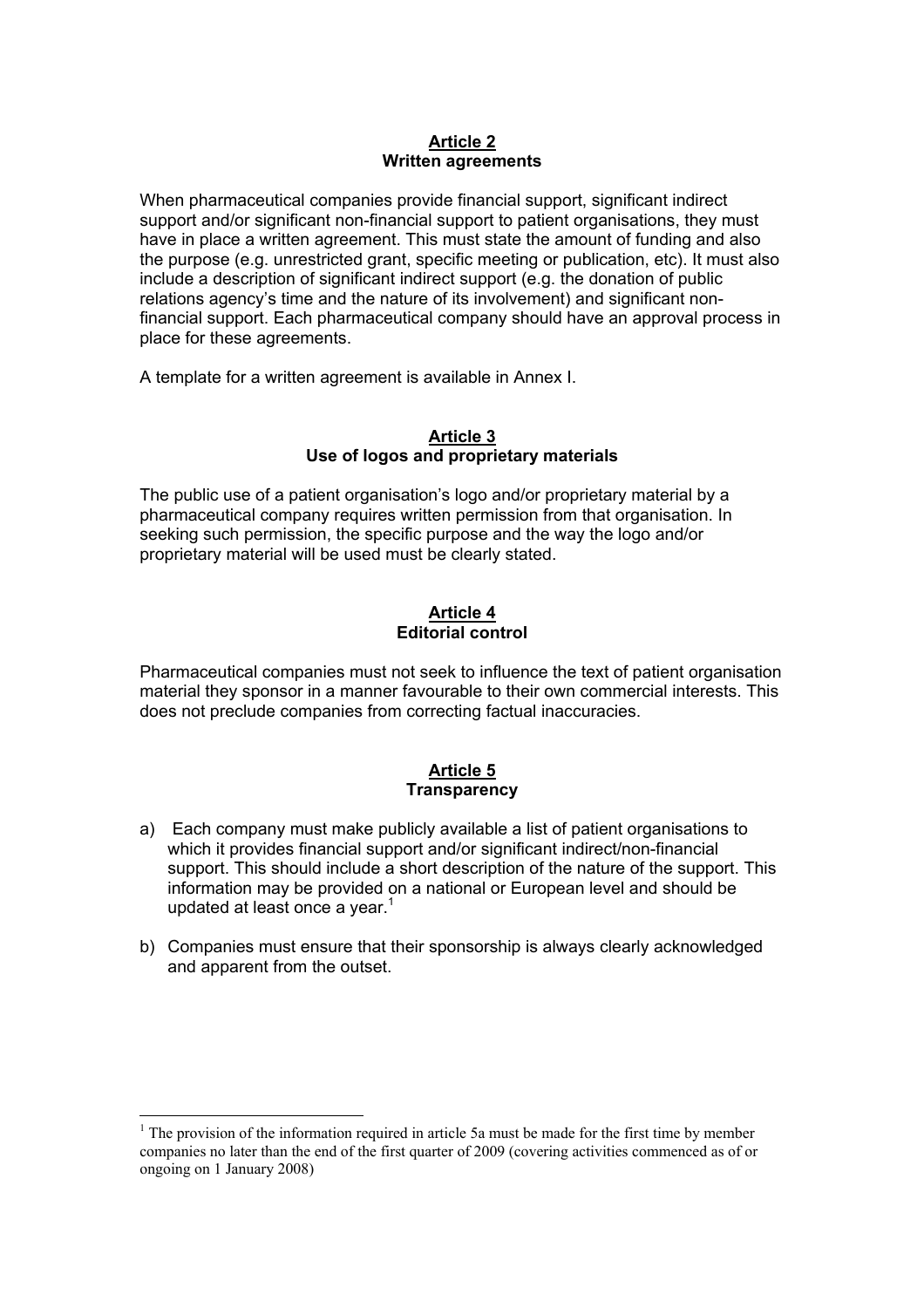#### **Article 6 Single company funding**

No company may require that it be the sole funder of a patient organisation or any of its major programmes.

#### **Article 7 Events and hospitality**

All events sponsored or organised by or on behalf of a company must be held in an appropriate venue that is conducive to the main purpose of the event, avoiding those that are 'renowned' for their entertainment facilities or are 'extravagant'.

All forms of hospitality provided by the pharmaceutical industry to patient organisations and their members shall be reasonable in level and secondary to the main purpose of the event, whether the event is organised by the patient organisation or the pharmaceutical industry.

Hospitality extended in connection with events shall be limited to travel, meals, accommodation and registration fees.

No company may organise or sponsor an event that takes place outside its home country unless:

- a. most of the invitees are from outside of its home country and, given the countries of origin of most of the invitees, it makes greater logistical sense to hold the event in another country; or
- b. given the location of the relevant resource or expertise that is the object or subject matter of the event, it makes greater logistical sense to hold the event in another country.

#### **Article 8 Enforcement**

Attached to this EFPIA Code as Annex II, are "Implementation and Procedure Rules" which are binding upon member associations and companies and set forth the framework for the implementation of this EFPIA Code, the processing of complaints and the initiation or administration of sanctions by member associations.

Member associations shall provide guidance on the meaning of the terms 'appropriate, 'significant', 'major', 'reasonable', 'renowned' and 'extravagant' as used in this code.

## **This Code of Practice will be effective from 1 July 2008.**

Annex I Model template for written agreements between the pharmaceutical industry and patient organisations

Annex II Implementation and Procedure Rules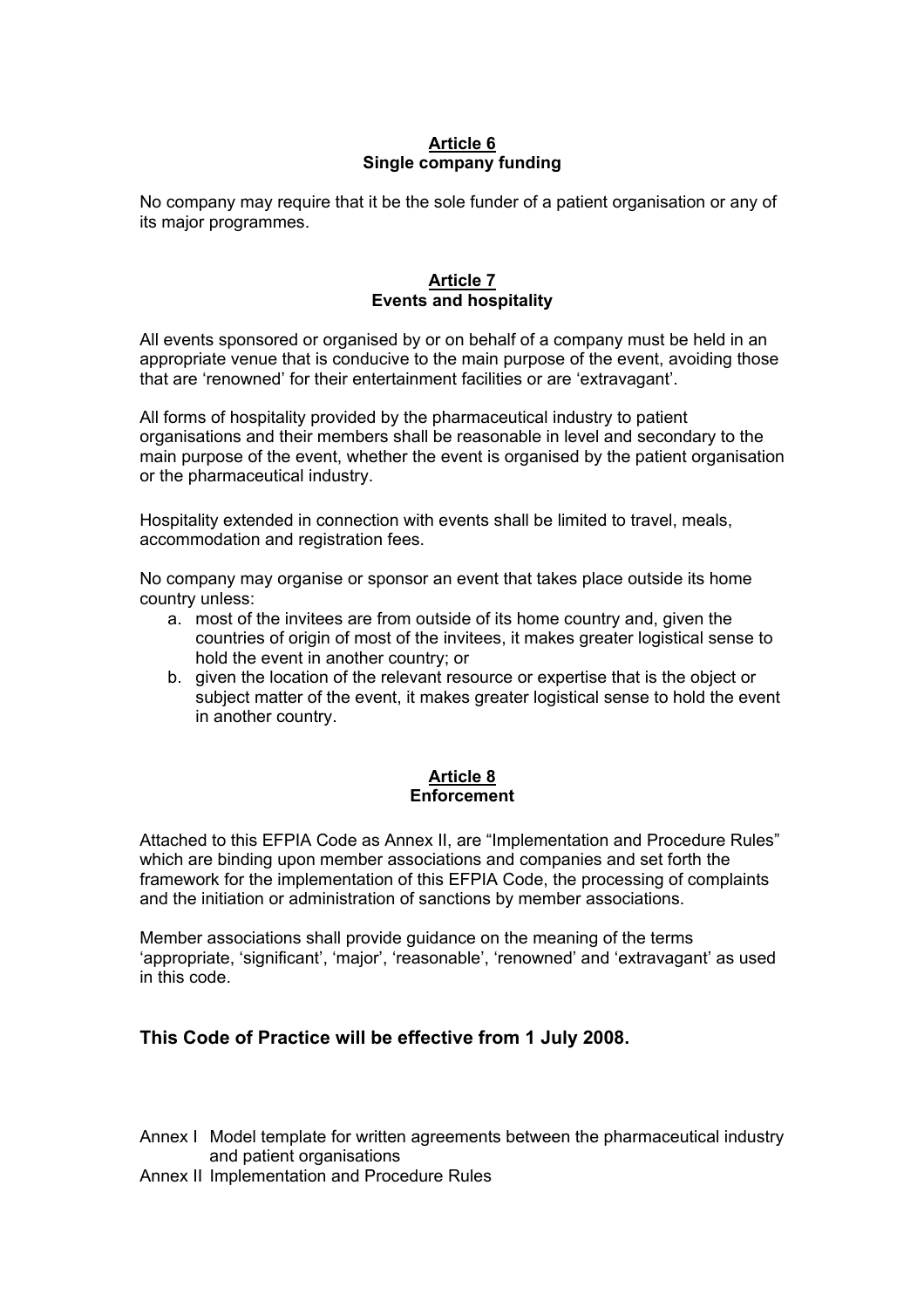# **ANNEX I Model template for written agreements between the pharmaceutical industry and patient organisations**

When pharmaceutical companies provide financial support, significant indirect support and/or significant non-financial support to patient organisations, they must have in place a written agreement.

Below is a model template, which may be used in its entirety or adapted as appropriate, setting out key points of a written agreement. It is intended as a straightforward record of what has been agreed, taking into account the requirements of EFPIA' s Code of Practice on Relationships between the Pharmaceutical Industry and Patient Organisations.

- Name of the activity
- Names of partnering organisations (pharmaceutical company, patient organisation, and where applicable, third parties that will be brought in to help, as agreed by both the pharmaceutical company and the patient organisation)
- Type of activity (e.g. whether the agreement relates to unrestricted grant, specific meeting, publication, etc.)
- **Objectives**
- Agreed role of the pharmaceutical company and patient organisation
- Time-frame
- Amount of funding
- Description of significant indirect/non-financial support (e.g. the donation of public relations agency's time, free training courses)

All parties are fully aware that sponsorship must be clearly acknowledged and apparent from the outset.

Code/s of practice that apply:

Signatories to the agreement:

Date of agreement: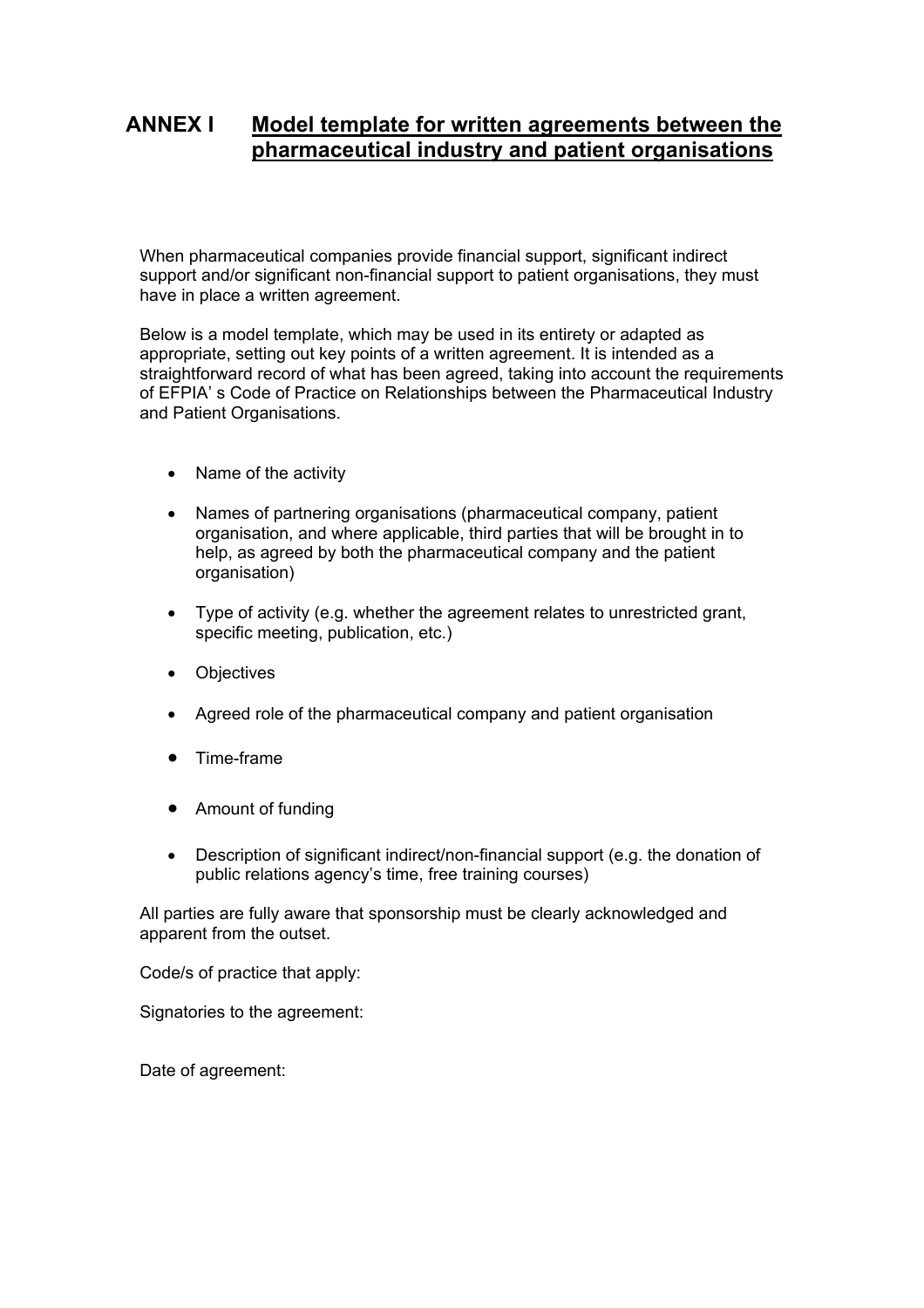# **ANNEX II Implementation and Procedure Rules**

The Implementation and Procedure Rules set forth herein establish the framework for the implementation of the European Federation of Pharmaceutical Industries and Associations ("**EFPIA**") Code on Relationships between the Pharmaceutical Industry and Patient Organisations (the "**EFPIA Code**"), the processing of complaints and the initiation or administration of sanctions by member associations.

SECTION 1. *Member Association Implementation*.

Each member association is required to:

(a) establish national procedures and structures to receive and process complaints, to determine sanctions and to publish appropriate details regarding the same including, at a minimum, a national body of the member association that is designated to handle complaints and consists of a non-industry chairman and, besides any industry members, membership from other stakeholders;

(b) ensure that its national code, together with its administrative procedures and other relevant information, are easily accessible through, at a minimum, publication of its national code on its website; and

(c) prepare, and provide to the EFPIA Code Committee (defined below), an annual report summarizing the work undertaken by it in connection with the implementation, development and enforcement of its national code during the year.

SECTION 2. *EFPIA Code of Practice Committee Implementation and Key Tasks*.

(a) The EFPIA Code of Practice Committee (the "EFPIA Code Committee") shall assist member associations to comply with their obligations under Section 1 above.

(b) The EFPIA Code Committee will be composed of all the national code secretaries, and chaired by the EFPIA Director General, assisted by one person from the EFPIA staff.

(c) As a key part of its role of assisting member associations in their national code compliance activities, the EFPIA Code Committee shall monitor the adoption of compliant national codes. The EFPIA Code Committee will not participate in the adjudication of any individual complaint under any national code.

(d) EFPIA Code Committee will, at least annually, invite member associations and representatives to participate in a meeting at which the participants will be encouraged to share their respective relevant experiences relating to the EFPIA Code. Any conclusions from the meeting shall be summarised in the annual code report (referred to under (e) of this Section 2 below) and, if appropriate, be presented to the EFPIA Board.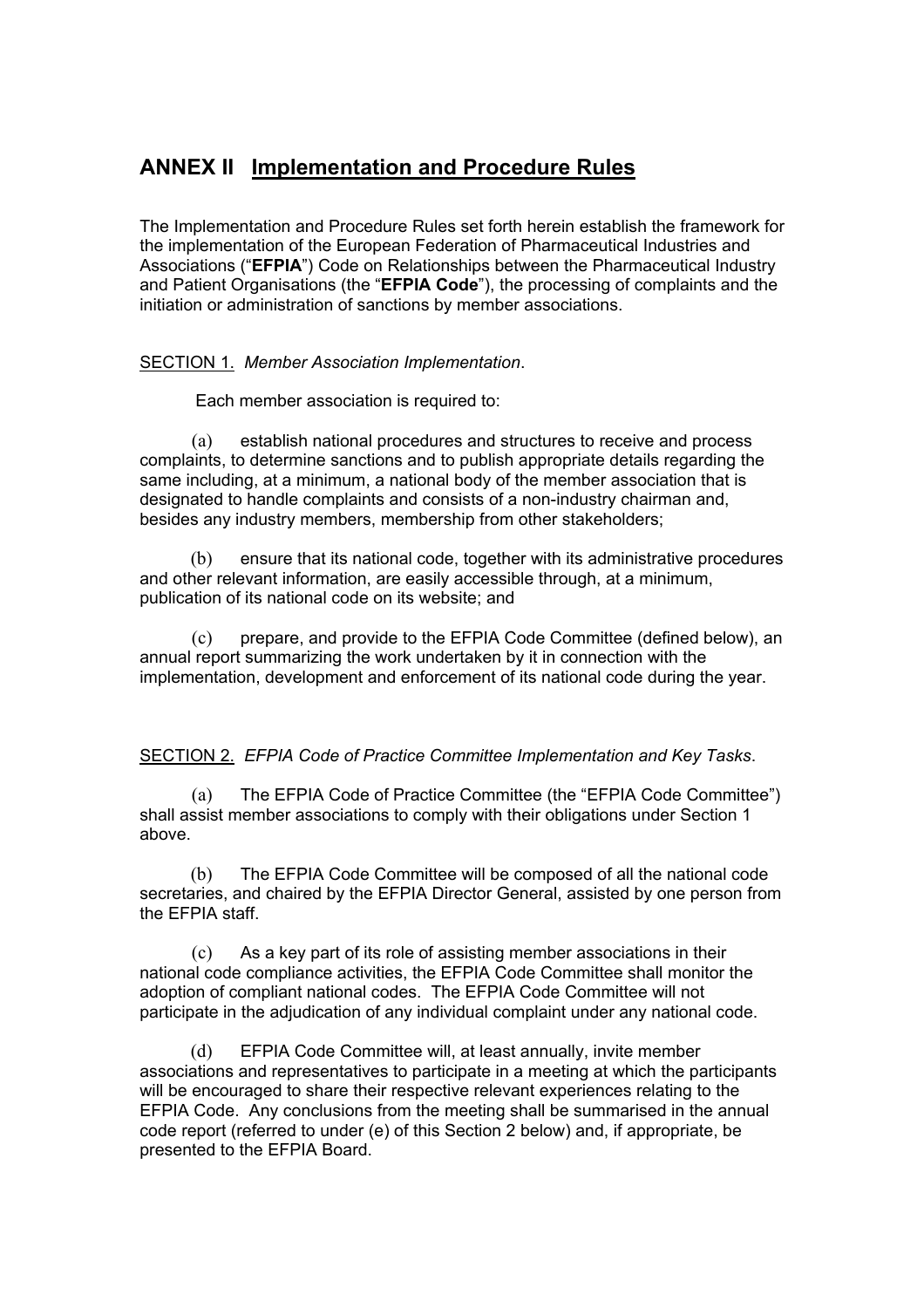(e) The EFPIA Code Committee shall publish an annual code report, which summarizes the work and operations which have taken place in connection with the implementation, development and enforcement of the various national codes during the applicable year, based on the country reports provided by the member associations pursuant to Section 1(c) above.

(f) On an annual basis, the EFPIA Code Committee shall (i) advise the EFPIA Board of its work and operations and the work and operations of the member associations, as summarized in the member association annual reports and (ii) review with the EFPIA Board any additional recommendations to improve the EFPIA Code with a view towards increasing transparency and openness within the pharmaceutical industry and among member associations and companies.

#### SECTION 3. *Reception of Complaints*.

Complaints may be lodged either with a member association or with EFPIA. Adjudication of complaints shall be a matter solely for the national associations.

(a) Complaints received by EFPIA shall be processed as follows:

(i) EFPIA will forward any complaints it receives (without considering their admissibility or commenting upon them) to the relevant member association(s).

(ii) EFPIA will send an acknowledgement of receipt to the complainant, indicating the relevant national association(s) to which the complaint has been sent for processing and decision.

(iii) In addition, upon receipt by EFPIA of multiple external complaints (i.e. several complaints on the same or similar subjects lodged from outside the industry against several subsidiaries of a single company), EFPIA will communicate these complaints to the national association either of the parent company or of the EU subsidiary designated by the parent company.

SECTION 4. *Processing of Complaints and Sanctions by Member Associations*.

(a) Member associations shall ensure that industry and non-industry complaints are processed in the same manner, without regard to who has made the complaint.

(b) Complaints will be processed at the national level through the procedures and structures established by the member associations pursuant to Section 1(a) above. Each member association's national body shall take decisions and pronounce any sanctions on the basis of the national code in force in its country. Sanctions should be proportionate to the nature of the infringement, have a deterrent effect and take account of repeated offences of a similar nature or patterns of different offences.

(c) Where a complaint fails to establish a prima facie case for a violation of an Applicable Code, such complaint shall be dismissed with respect to that national